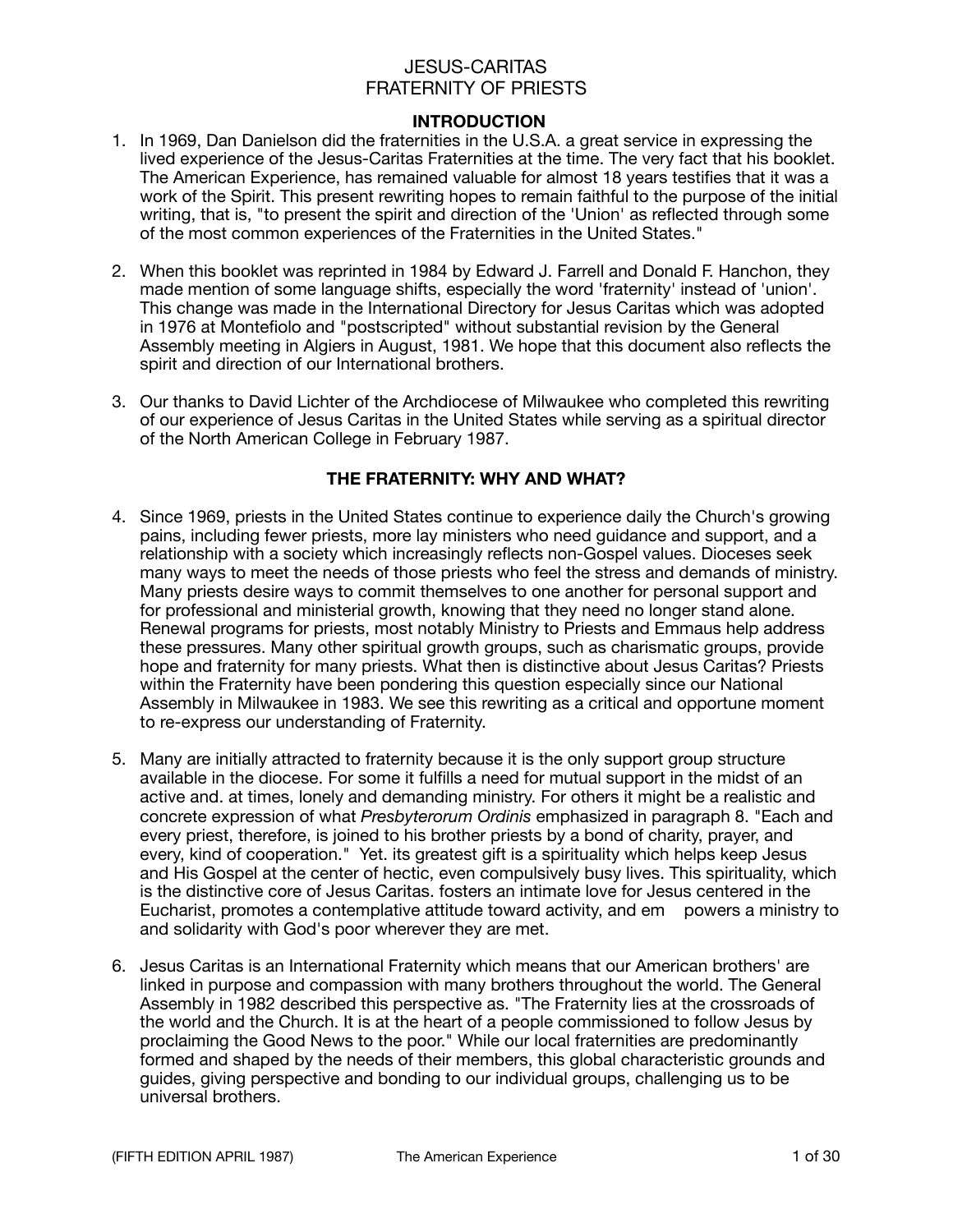- 7. This Fraternity takes its inspiration from the life and charisms of Charles de Foucauld. While some of our local groups still find Brother Charles to be a strange and distant person whom they have yet to meet in depth, they find themselves united in heart with this man who sought to know and imitate Jesus, to encounter Jesus loved for His own sake as the source of his ministry. For many groups. Brother Charles is becoming like another brother in their midst whose presence and life story become as much an influence upon them, as their own lives. Above all. each priest finds these words of Charles resonating within him. helping to focus his Christian and priestly vocation: "I love our Lord. Jesus Christ, although with a heart that wants to love more and better. But nonetheless, 1 love Him and cannot bear another life than that which leads to Him."
- 8. In practice, what does it mean to be a Jesus Caritas Fraternity? As concretely experienced, the Fraternity is a brotherhood formed by five to seven priests who agree to meet once every month for Scripture sharing, contemplative prayer before the Eucharist, and a shared review of life with ample time for some friendly conversation and fellowship usually over a meal.
- 9. The commitment is to be brothers for each other in a way that our responsibility to each other will lead us individually and as a group, to grow in the Spirit of Jesus Christ, recognizing Him at the heart of our life and ministry. Any structure or spiritual practice fostered within the group is meant to facilitate this commitment and growth. As Rene Voillaume puts it, the fraternity is based simply "on our love for one another and the presence of Jesus in our midst." The purpose of the group, therefore, moves beyond only recreation, socializing, or theological and ministerial discussions to that deep level where the members seek that union with Jesus and His Father's Will in their personal lives.
- 10. As part of the Church, the group takes on the pilgrim nature of the people of God. Each person comes to his brothers where he happens to be in his life. The members see themselves committed to Jesus and to one another and not primarily to a set structure that they need to follow. Each fraternity develops according to the needs, hopes and personalities of its members. Growth within the fraternity will look like any human growth with its plateaus and crisis points.
- 11. Any fraternity will need to be very realistic about and watchful for the dynamics of the group. Two important rules should be kept in mind. The group should give itself an initial period of time commitment, six months to a year, to offer themselves trustingly and faithfully to each other. This is vital for creating the climate needed to lessen our normal tendencies to be guarded or defensive. Secondly, it is not advisable for a fraternity to shift its members constantly, adding or subtracting, because growth in trust can easily be jeopardized. A small steady group can safeguard the intimacy needed for candor, care and confidence.
- 12. Because time is needed for this gradual growth, joining a fraternity usually cannot provide the help needed by a priest who is at a point of serious crisis, whether he is trying to decide about remaining in active ministry or is under great emotional or psychological stress. Most often these men cannot afford the time and patience required for the gradual growth in trust. Counseling or some other form of therapy would be more suitable at this time of their lives. After a fraternity has been together for some time, these and many other questions can be addressed, prayed over and worked through. While recognizing that each of us has his particular difficulties over which he struggles, a priest should usually consider joining a fraternity when he is committed to priesthood and desires to grow in that ministry.
- 13. The Fraternity is not a 'program' which is introduced to a diocese as the Ministry to Priests or the Emmaus program. These programs are presented at a gathering of priests, most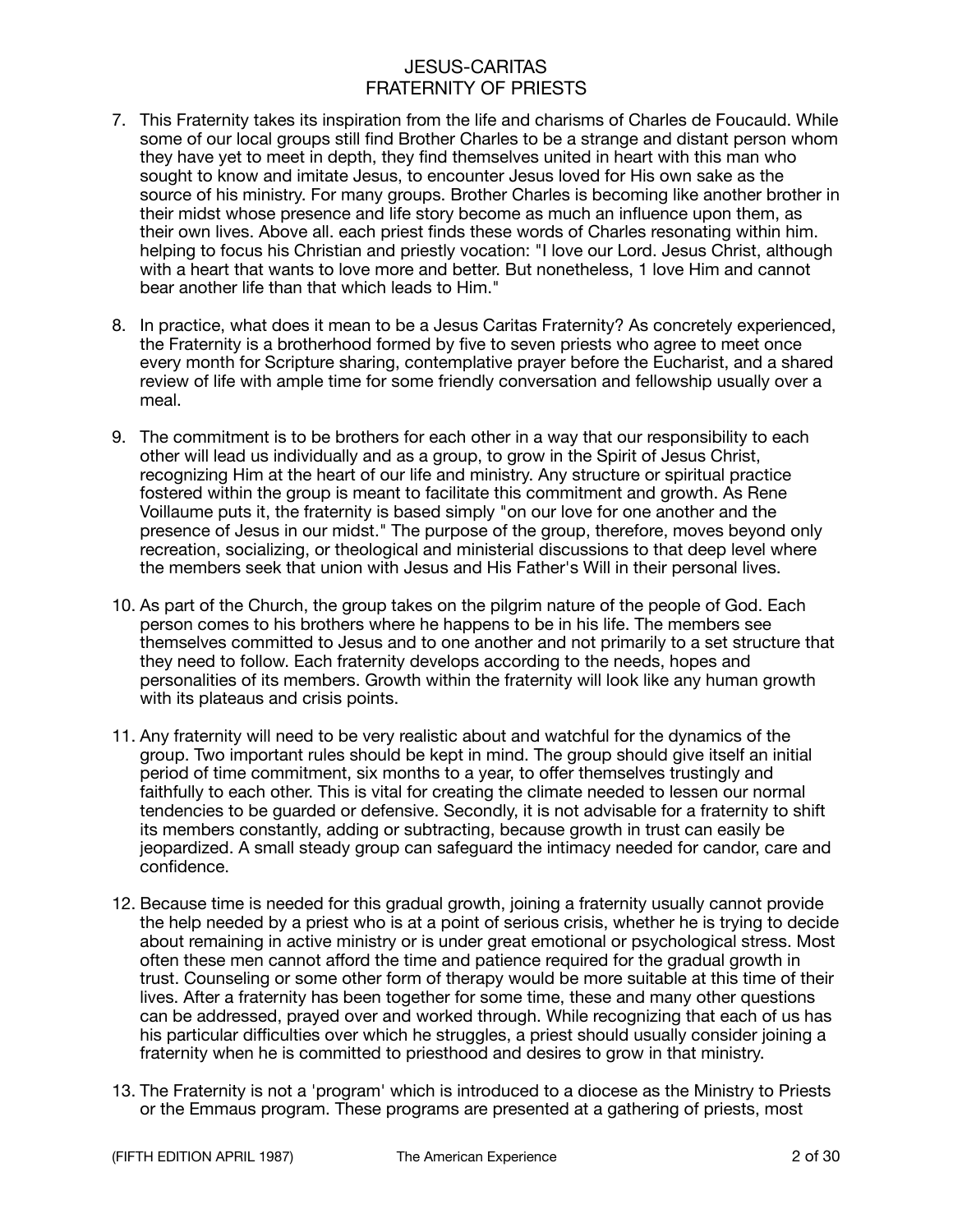often with the Bishop participating. The full participation of the presbyterate has much to recommend it. Diocesan collegiality and renewal are evident benefits from these programs. In contrast to these more sophisticated programs, Jesus Caritas fraternity is a simpler ministry of priest-to-priest, and does not entail waiting for a diocesan initiative towards priestly growth in spirituality.

- 14. A few priests who desire to explore the possibility of committing themselves to one another in their spiritual journeys can start a fraternity. This booklet, contact with an experienced member of the fraternity, and mutual self-offering would be adequate starters for any fraternity. More information will be found in Appendix C at the end of this booklet.
- 15. While Fraternity is a small group of priests committed to one another, it is not meant to be in any way a clique or secret organization. Learning how to be brothers to one another in the small group is meant to help us become better brothers to all our fellow priests, to our Bishop, and to help us minister in a more fraternal and collegial way overall.
- 16. A fraternity needs to be a relatively small, consistent group for trust to develop. However, a new member can enter at the group's discretion. The group must be ready to invest adequate time to help all members come to know and trust each other so that all can share again at the same depth and with the same concern that they enjoyed before the new person entered. Such efforts have usually brought new life and vitality. Normally, experienced members of fraternity should assume the responsibility of helping priests form new fraternities, rather than have a fraternity constantly trying to take on new members.
- 17. Members of Jesus-Caritas do not see the fraternity adding anything to the call which the Church addresses to all her priests. It simply offers some priests a way of answering that call. As secular priests we are called to sanctify ourselves with the people of our diocese, in and through our ministry. Jesus-Caritas offers certain emphases, practices and a focus to that call to help us respond more authentically and faithfully to our vocation as secular priests. The following paragraphs will attempt to order and highlight these elements of the Fraternity.

### **MEETINGS OF THE FRATERNITY**

- 18. We discover the heart of the Fraternity, its spirituality, lived out when a fraternity gathers together. What is shared in common on this day allows the brothers to reflect upon and to celebrate the workings of God in their lives of discipleship and service. Each brother is expected to be present and responsible to the brothers on this day.
- 19. Practically, this meeting would occur at least once-a-month. Less frequency leads to too little reflection on the part of individuals and the group. More frequency is usually pastorally impractical. In most cases at least two periods of the day would be set aside: a morningafternoon, afternoon-evening, or evening-overnight-morning. Many groups have found the overnight to offer the best opportunity for prayer, sharing and time together. Some groups choose to begin with time of solitude, others with social or a shared meal. What is most important is that the group shares a common understanding of how essential their presence is to each other. Groups will usually reserve these days for months in advance, giving them the highest priority.
- 20. Each brother is responsible to come to this gathering having prepared himself in his desert day for this review of life. (Both of these will be explained separately.) This preparation will communicate to the brothers the seriousness with which this quality, graced time is taken.
- 21. The brothers focus their attention on Jesus present among them and for them, who desires to strengthen and encourage them through each other in their love of Him and their service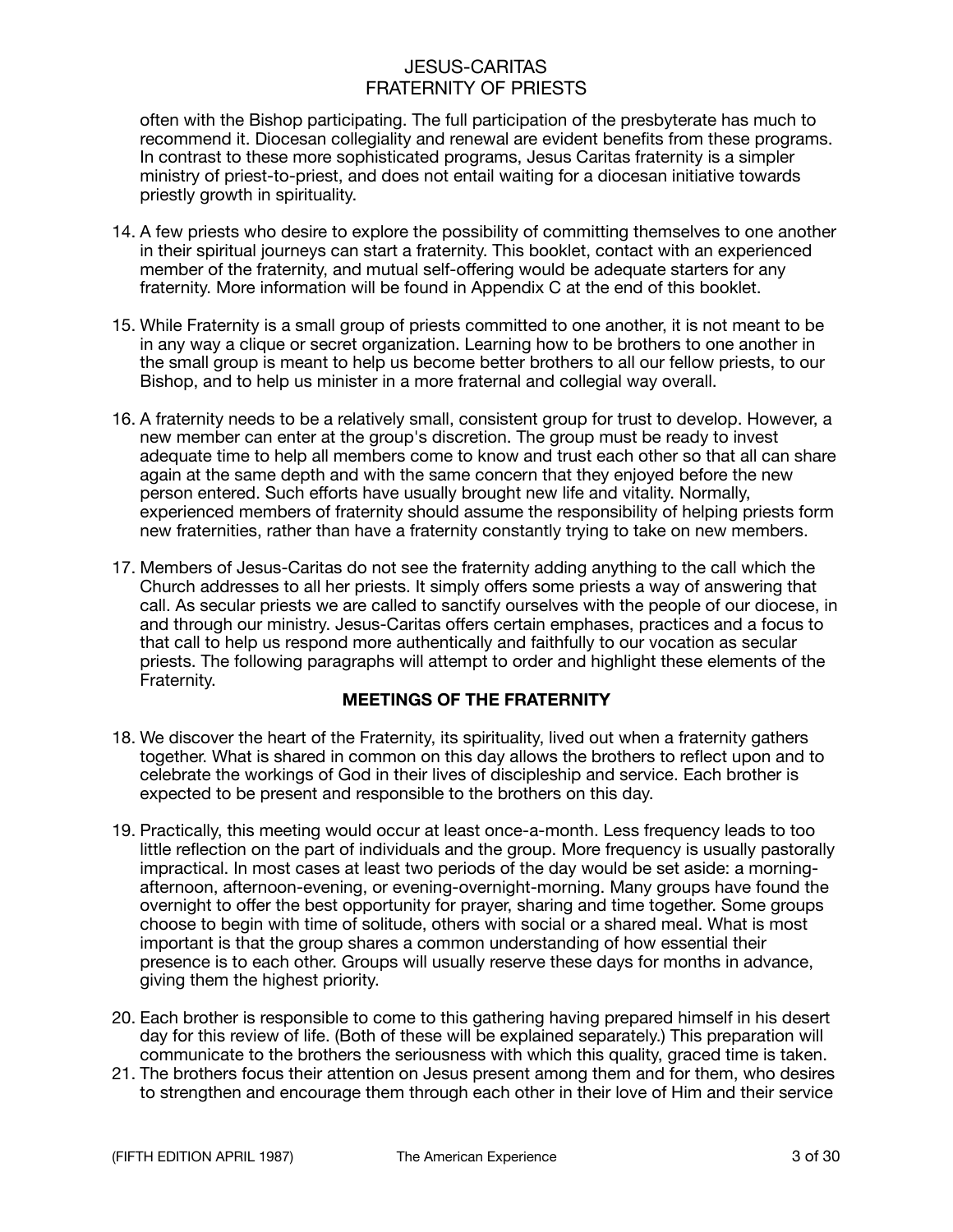of His Gospel. The fraternity seeks to encounter their brother Jesus in silence, in the Word, in the Eucharistic mystery, and in the life and ministry of one another. The structure of the day is intended to foster the climate within which this can happen. The ordinary elements of a fraternity day include:

- praying with and sharing the Word.
- adoration of Jesus in the Eucharistic Mystery,
- review of life,
- time for friendly, relaxed fellowship.

#### **COMPONENTS OF THE FRATERNITY MEETING: SCRIPTURE**

22. We approach God's Word as a Word of Love and Life, spoken to each of us personally. How the scriptures will be incorporated will vary with each group. Some groups begin by proclaiming.a selected passage to one another, then after going off in silence, return to share the fruit of that Word in prayerful reflection. This sharing is not intended to be an exegesis of the passage nor a sharing of ideas for a homily, but how the Word interprets our lives, speaks intimately to us as disciples of the Lord. Some will let one scripture passage be the centerpiece of their review of life. In whichever way we might have the Word speak to us, we can hear Brother Charles exhorting us, "Let us return to the Gospel; if we are not living the Gospel, Jesus is not living in us."

#### **EUCHARIST**

- 23. Brother Charles experienced the Eucharist as the 'treasure' of the presence of Jesus and the center of his life. As priests, we also have come to experience the Paschal Mystery of Jesus as the rhythm and pulse of our own lives and ministry. While this is predominantly experienced while presiding over the celebration of the Eucharist, the prayer of Christ's Risen Body, and while ministering to God's people, the fraternity also invites us to rest in His Mysterious Presence in a quiet and contemplative way of Adoration.
- 24. For Brother Charles, the central Mystery of the Eucharist was uncomplicated and profound: Jesus handing over his life for His people. This unrepeatable self- offering is powerfully and symbolically entered into and imitated in another simple way by our silent presence to Jesus. When a group spends an hour of watchful centered prayer in the Eucharistic presence, this prayer can radically and richly complement the communal Eucharistic Worship with God's people. As Rene Voillaume describes this reality: "To live by the Eucharist means handing oneself over to people, and becoming for them out of love and out of Eucharistic Contemplation, food that is worth eating." Some groups also choose to celebrate the Eucharist together as part of their day.

#### <span id="page-3-1"></span>**THE REVIEW OF LIFE Purpose**

- 25. The review of life[1](#page-3-0) is a central practice in the life of fraternity. It fosters a disciplined and deliberate discernment upon the call of God addressed to each of us individually and. when reflected upon in fraternity, it leads to an appreciation of the group's ecclesial vocation.
- 26. Its fundamental theological principle is well articulated in Chapter 11 of the Vatican II Document. *Gaudium et Spes*: "The People of God believes that it is led by the Spirit of the

<span id="page-3-0"></span><sup>&</sup>lt;sup>[1](#page-3-1)</sup> DIRECTORY p.11 "to look with love at the action of the Holy Spirit in our lives and in our time."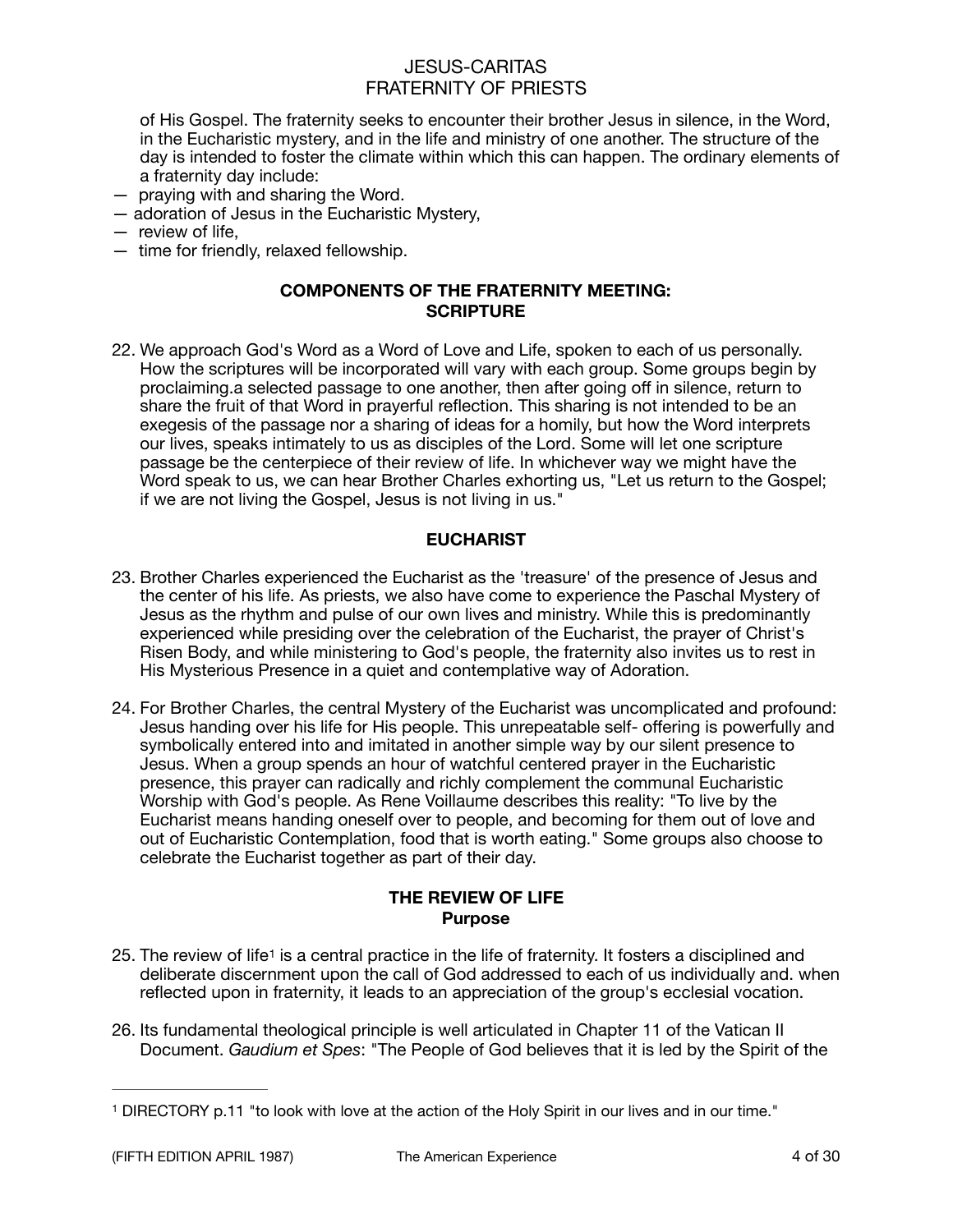Lord, who fills the earth. Motivated by this faith, it labors to decipher authentic signs of God's presence and purpose in the happenings, needs, and desires in which this People has a part along with other people of our age. For faith throws a new light on everything", manifests God's design for total vocation, and thus directs the mind to solutions which are fully human.

- 27. We recognize that Brother Charles understood and lived by this dynamic of faith when we find him writing, "the soul who lives by faith is full of fresh thoughts, fresh tastes, fresh judgments; fresh horizons open up before him..."
- 28. The Review of Life rests on two fundamental facts: (1) God acts through the events, or at least more forcefully through certain events, of our lives to become present to us. to manifest his love and to bring us to renew and deepen our union with him;2 (2) and the Holy Spirit is truly among us, especially as we seek Jesus together as brothers.<sup>[3](#page-4-0)</sup>
- <span id="page-4-1"></span>29. It is the Holy Spirit who in some way is heard through the fraternity members and through their reflections on the "event" presented.
- 30. When we regard the importance of all the happenings of our lives, we can appreciate Brother Charles' love for Jesus of Nazareth. For Charles. Nazareth is where we meet Jesus in the "ordinariness" and "hiddenness" of all that makes up our days.
- 31. Each event is potentially religious in importance. Our Christian faith has revealed to us the central "event" of Salvation: the Paschal Mystery. Our whole life, therefore, is lived within this dying and rising of the Risen Lord in our lives. By our baptism we know that we are immersed in this saving reality. Our vocation is to come to live out the mystery, meaning and movement of Jesus in our lives, to throw on every cross the light of the resurrection. In the light of Jesus' Word to us, each event of our lives can lead us to put on the mind and heart of Jesus, our brother, to make his attitude ours.
- 32. In every event, therefore, God is calling us to discover him, to walk with him, often not knowing where we are going. He is calling us to see him, though an event may be all confused and full of contradictions, mixed with our selfishness, doubts, pride and fears. The effort on our part is to respond to the God who is calling us to break through these barriers. Frequently we find new barriers, or go back behind old ones. As much as we search on our own to discover this calling, at times we are more aware of the help we need to see the God who is present, to see how he might be present, and to walk with him. This help in part comes from the Holy Spirit through our brothers in fraternity. The fraternity can assist us in discovering in all the events and associations of our daily life the many spiritual guideposts that Jesus places along our path in order to bind us to himself.
- 33. We do not share a review of life by talking about general problems, general concerns, either of the Church or of ourselves and the world, by offering psychological analysis of a situation, nor by theorizing on ministry. The dialogue with our brothers on one particular "fact" of our lives must be grounded, incarnated, in something real. The review of life helps us truly live in the full light of faith. In the review of life we are not speaking of a detailed examination of conscience, but rather of a prayerful examination of Christ's working in us. It is really a corporate effort at the "discernment of spirits," examining the impulses of our hearts and our bright ideas, in the light of the Gospel and the presence of Christ and our brothers.

<span id="page-4-0"></span><sup>&</sup>lt;sup>[3](#page-4-1)</sup> DIRECTORY p.11 "It helps us to find the Lord himself, always greater than we thought, always different, so often disconcerting."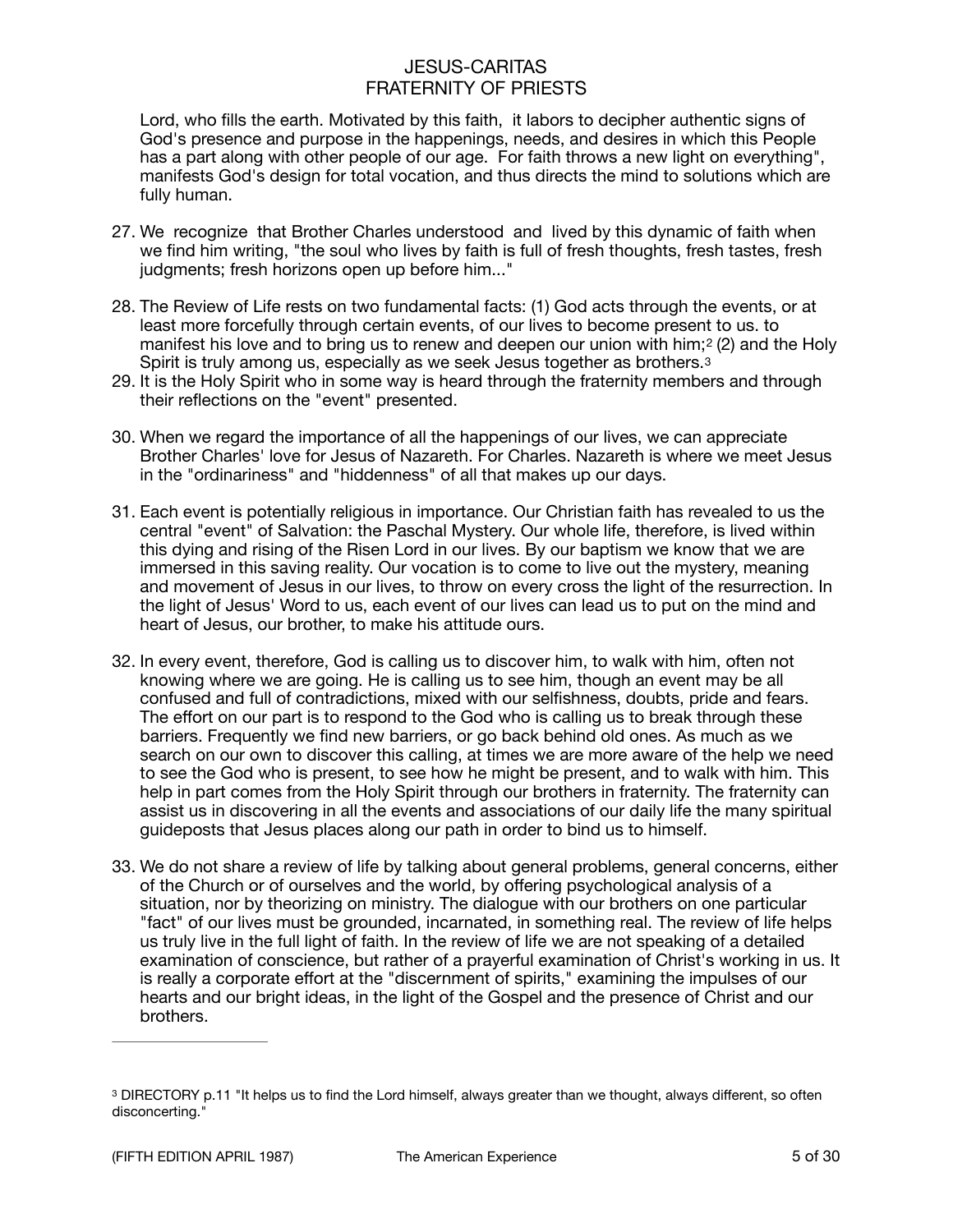34. The "fact" mentioned may be a specific conversation or occurrence, a decision to be made, an opportunity before us, etc. Above all, the concreteness of the "fact" and the movements of the heart, our feelings and emotions, which accompany it are most important. Perhaps the question we are most trying to answer is: "In the midst of all that I am doing for Christ, what is Christ doing within me?" By narrating the details of the event and listening to what goes on within us as we share, we seek to know whether we are moving toward or away from the Lord. We must be faithful both to revealing the humanness of the event in all its detail and to discovering our Living God present there.

#### <span id="page-5-1"></span>**Preparation**

35. Because of the deeply spiritual quality of the review of life, one must prepare well in prayer and with scripture. He should prepare first of all of the desert day and immediately by the "hour" of adoration which precedes the review of life.[4](#page-5-0) To think up "facts" and blurt them out in fraternity meeting without prayerful preparation in the light of Christ' Word will not lead to a very fruitful realization of the possibilities of renewal offered by the review of life. For here "two or three are gathered together" in the name of the Lord, looking in faith at events of salvation

#### **Practice**

- 36. How is the "event" communicated in the group? The earliest process goes back to Canon Cardijn and his work in Belgium. The procedure, as it was adapted in Jesus-Caritas, is quite simple, designed to facilitate communication. While each group has tailored the process to its specific style, it is usually expected that each person, in no special order, submit briefly and succinctly to his brothers in fraternity the concrete event which has been previously prepared on the desert day or during some other prayer time. Another way of putting it might be that each brother presents to his brothers the concrete situation within which he has sensed God's presence and wherein he has been searching for God's wil!. The group respects each person's faith sharing, offering support and being willing to explore and to challenge as invited to do so by the brother sharing. It is important that the brother presenting express to the group what he needs most from the group at that time. Each person should have the time to share, although on a given day one brother might need more help to explore his life situation and how God is calling him. Whil each brother might not need his faith reflection explored, each one need to be acknowledged for what he has shared. Experience has shown the fifteen to thirty minutes for each brother usually is sufficient.
- 37. If we are committed to be present to, reverence, and be open with on another in the review, honesty usually grows the longer the fraternity is together. Then we learn to listen better, and gradually grow in intimacy and honesty to the point where we are drawn to take more personal responsibility before God for each other. Some brothers have expressed the experience as coming to reverence and adore Jesus present in the brothers as He is present in the Eucharist.
- 38. Of course, we might feel anxious at first. We can fear being accepted for who we are, being thought of differently. We may think we have nothing to offer our brothers. In times of sharing we might also fear offending our brothers, coming on too strong, asking our brother to do something that we ourselves are not doing, or pointing out our brother's excuses or self-deception. We fear all these things might separate us from each other. All these can

<span id="page-5-0"></span>DIRECTORY P.11 "The Review Is Prepared Preferably In Th Deser, Always In Prayer And, If Possible Is [4](#page-5-1) Witen. It Is Better Not To Make It At All, Than To Improvise On The Spot."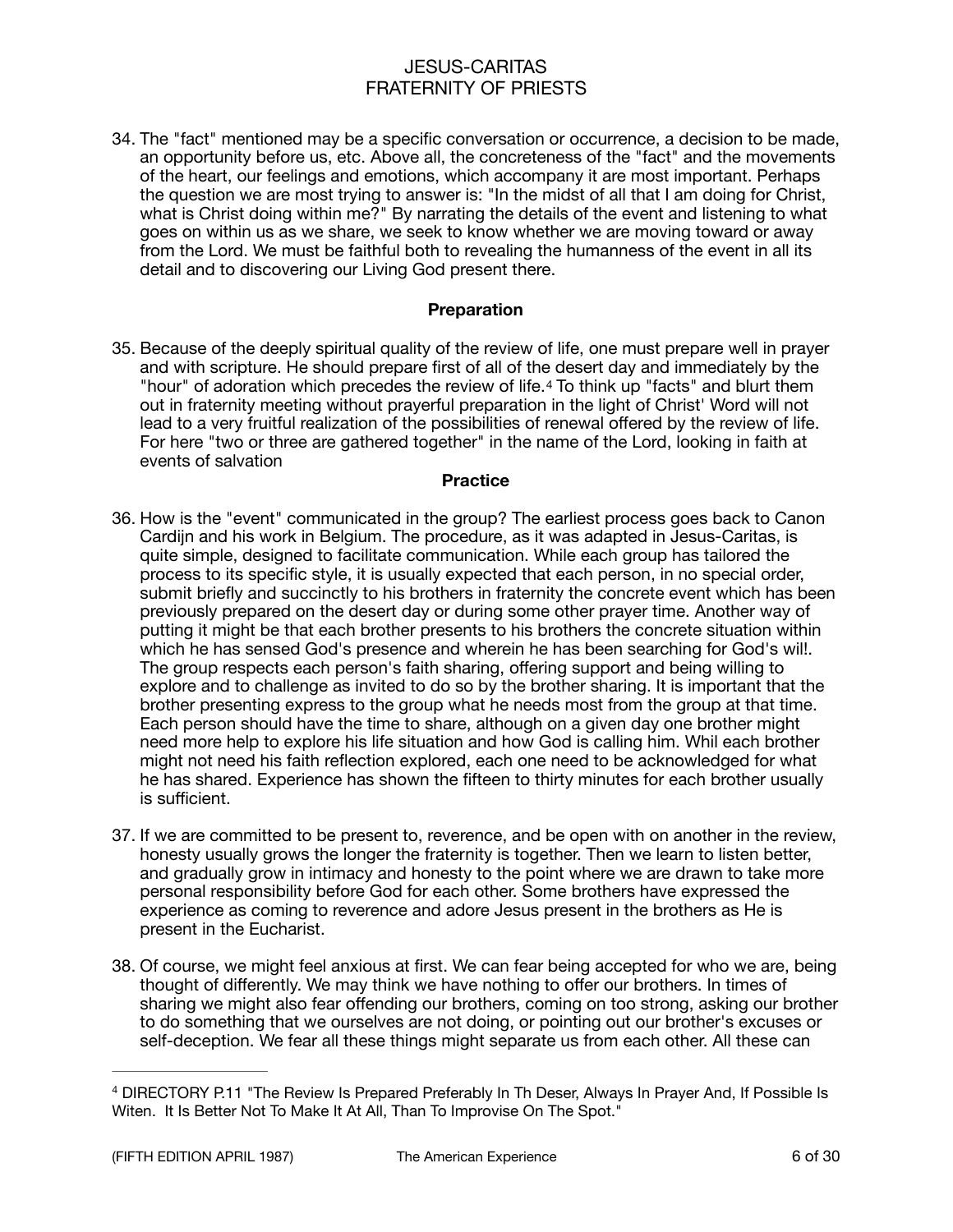gradually be overcome. We must be very respectful of what or how much a brother chooses to share in any review. With this regard and reverence for one another, we assist one another to approach the Lord with our lives.

- 39. Brothers have come to appreciate how sharing the review can complement and encourage other relationships of spiritual direction and the sacrament of reconciliation. For many brothers the review itself has given them invaluable spiritual guidance, while others have been led to seek a spiritual director. As the review has brought some to experience in depth God's mercy and tenderness, they have reacquainted themselves with the richness of the Sacrament of Penance. Some have become each other's confessors. Brothers come to recognize what is important to share in the review and what they need to share with their spiritual director or confessor. For each brother, however, the review fosters a growing capacity and desire for noticing more clearly, understanding more profoundly, and choosing more freely and generously God's love for him and Jesus' invitation to follow him.
- 40. By joining a fraternity, we are saying we need one another and are willing to risk expressing that heed. We do not want to present ourselves as being only self-contained, self-assured, or self-confident, thus keeping our brothers from either trusting us or helping us. Our faith in the presence of Christ and his Spirit in our midst helps us to share with our brothers our own feelings and insights, however stale they may seem. We might find it difficult to take responsibility for others, so we must assure each other that we want each other to do so and together seek ways in which this can be done most helpfully. Humility, simplicity, openness, and a real concern for our brothers are all indispensable qualities for growing in sharing the review.
- 41. The goal of the review, therefore, is not to solve our brother's problem directly or to make an infallible statement that "thus and so is clearly the will of Christ for you." Rather we place our brother in the presence of Christ and under His Word. In this faith climate we open ourselves to the reality of his situation and help him to deepen his understanding and strengthen his spirit to respond faithfully to the invitation of Christ himself. While this presumes honesty and frankness, it presumes mutual respect and love even more.
- 42. The review of life might involve, if a brother expresses such a need, going into the background of a situation, questioning him on specific matters, giving practical advice or opinions, restoring the reality of a badly distorted view of a problem, etc.. The aim of such exploration, if requested, would be simply trying together to see Christ and His Will in all the "facts." The fraternity does not make decisions for a member, though it may encourage him strongly in one direction or another. A decision is always up to the individual brother. When asked to enter into such an exploration, we always need to avoid judgementalism or artificial preaching, replacing them with care and confidentiality. What each brother is asking of his brothers in fraternity is to help him live faithfully his commitments as a Christian, priest, and member of Jesus-Caritas. He is basically entrusting his commitment to his brothers in Christ Jesus. That is a fearful thing to do and comes only gradually, under the influence of grace and love. It is in this deepest sense that our commitment in Jesus-Caritas is not to the structures of fraternity but to the Lord and the individual members of the fraternity.

### **FELLOWSHIP**

43. The review of life does not stand alone. The review grows as Fraternity life grows. Neither stands alone and both will experience growth in depth given time and effort. For this reason, a fraternity needs to set aside time at each gathering for some simple socializing, whether it be over a meal or some refreshments. Sometimes a day away together can also be very beneficial. Above all. their presence to each other requires mutual and consistent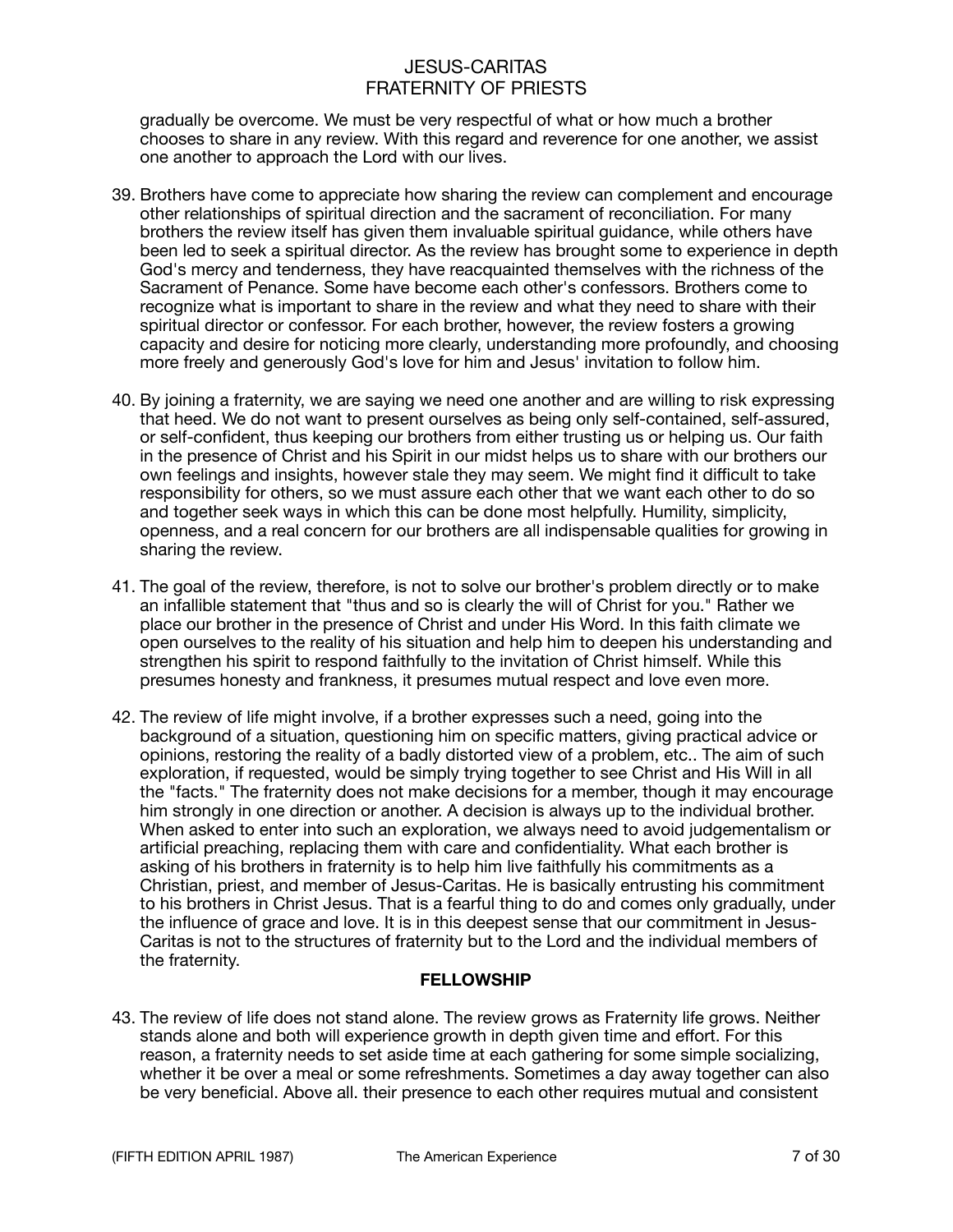commitment on the part of all the brothers. When a member misses a meeting, he should, if at all possible, give his review of life in writing to the responsible to be shared with his brothers when they gather. Only serious circumstances or unforeseen pastoral obligations (e.g. funeral) should pre-empt being present to share the Day of Review. Over- commitment or busyness does not constitute sufficient cause and should be challenged.

### **REFLECTION ON BROTHER CHARLES**

44. The fraternities will also deepen their understanding of and commitment to Jesus-Caritas by spending some portion of the time studying aspects of fraternity life. Some might use the writings of Brother Charles. All are encouraged to use resources, such as this booklet. Be Brothers the bulletin on the Fraternity for all English language groups, and the Directory issued from the 1976 General Assembly at Montefiolo (near Rome. Italy).

### **PRAYER IN FRATERNITY**

45. One of the specific areas in which the Fraternity together searches out the will of Christ is prayer. Today we find a real hunger for genuine prayer along with a restlessness over what prayer is appropriate for each of us. Many priests, particularly after some time in the priesthood, find themselves torn between a life of contemplation and a life of pastoral work. Many different solutions are proposed for that tension. Others feel themselves losing a vital, personal contact with Jesus, which is a much more serious problem. Some even loose all conviction about the place of prayer in their lives. This sense of loss is what brought many of us to Jesus-Caritas. We desire the grace given to Brother Charles who wrote: "You gave me a tender and increasing love for you, O Jesus, and a taste for prayer, trust in your Word, and a longing to imitate you." We have discovered a threefold dimension to the life of prayer within Fraternity. While these do not encompass all Christian prayer, they do represent the ideals and emphases of contemporary Fraternity Life: Contemplative Prayer and Euchaiistic Adoration. Praying with the Scripture and the Prayer of the Desert. We believe each practice helps us become more aware of God in the ordinary moments of our lives.

### **CONTEMPLATIVE PRAYER AND EUCHARISTIC ADORATION**

- 46. The Fraternity Life stresses contemplative prayer and time devoted exclusively to it. The life of Fraternity, while not denying other forms of prayer or ruling them out a priori, points in the direction of a prolonged period of an hour each day spent in this type of prayer. As mentioned earlier, this prayer of adoration would be spent in the Eucharistic Presence. Foucauld would describe it as. "...that state in which the soul looks wordlessly on God, solely occupied with contemplating Him, telling him with looks that it loves Him, while uttering no words, even in thought." For Brother Charles it was the experience of love, waiting on and with Jesus. "...I live at the feet of My God, pouring out my heart in love of Him. telling Him I love Him. while He tells me I shall never love Him as much as He Loves me. however great my love would be. They are hours of incomparable happiness." Members of Fraternity find themselves praying for this grace, allowing themselves to be drawn back to the Mystery of Eucharist celebrated in community, now nourishing them in the silence with Jesus given for us.
- 47. This prayer cannot be simply selfish, an exercise for its own sake, nor for "storing up" grace and energy for ministry. Primarily it is an act of love for Jesus. In the presence of Jesus we need to realize the authenticity of our ministry as we struggle with balancing our prayer and action. Above all we need a personal relationship with Jesus loved for His own sake.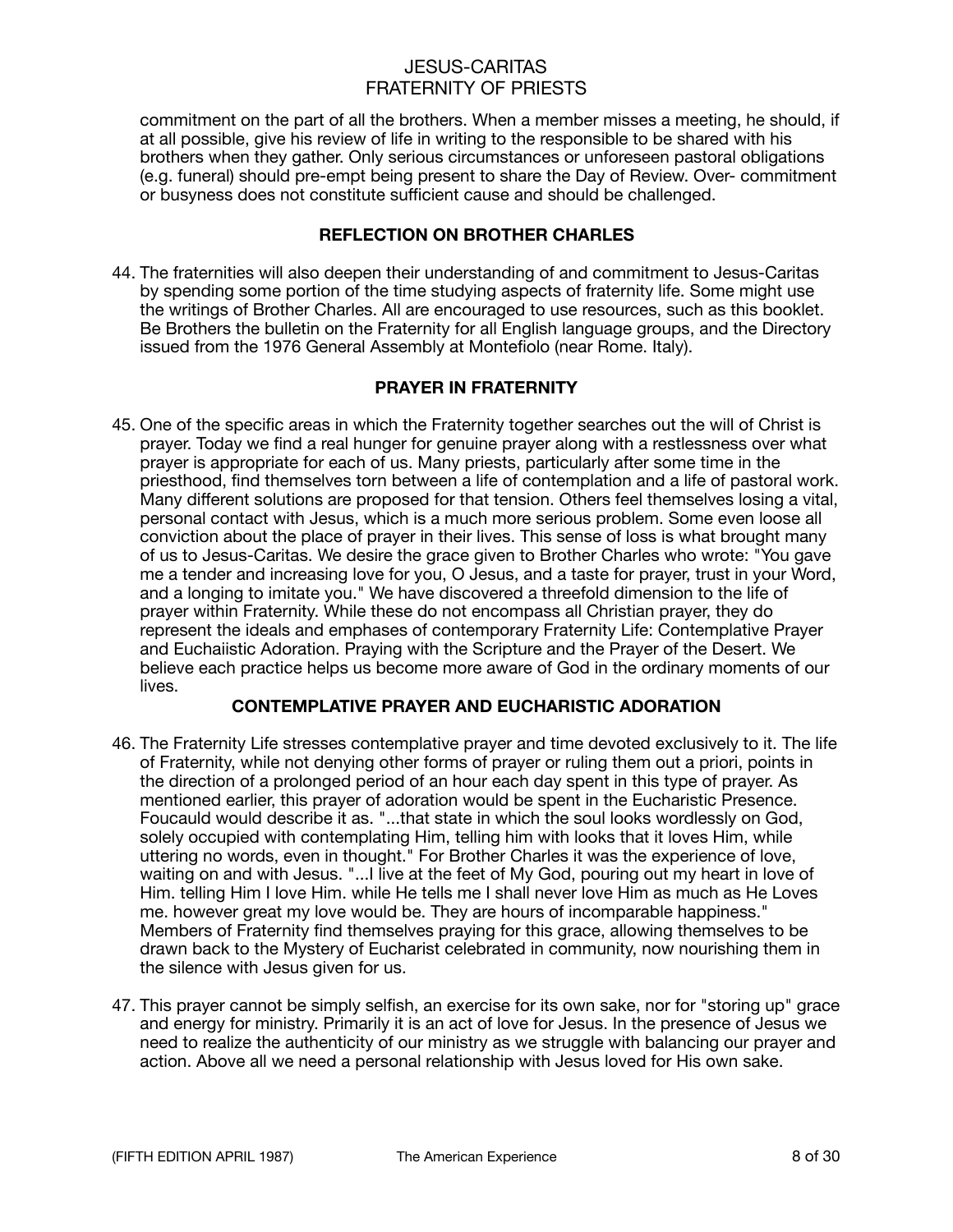- 48. This prayer time will not come easily or immediately to most priests. Often we did not learn to pray in the seminary and we have not prayed very much since. The main struggle in our prayer may well be making ourselves available to Jesus in the Eucharist without any sense of warmth or intimacy at all. "wasting time with Jesus." Perhaps this is the greatest gift we have to give io the Lord in these days. Perseverance has always marked prayer in all circumstances, waiting on Jesus even in the midst of anxiety and darkness. It requires faith and personal love for Jesus in order to pray, as well as a willingness to let Him take a look at our lives. It takes courage to say "no" to an activity or nervous drives. First we must come to a conviction about the need for this prayer in our lives.
- 49. The focus of this prayer time is not on "getting in the hour." nor is it even postulating the necessity of making formal prayer the center of our lives. Many priests today seem to find Christ more easily in their parish and in their ministry than in prolonged periods of reflection and prayer. If we develop a fixation about the "requirement" of an hour of adoration, we will become discouraged by the effort required or will react to the observance expected. Much more is at stake than being faithful to a rigid prayer schedule. It is a question of a living faith in Jesus that is difficult (though not impossible) to find by any other means. Because we are imperfect, it is almost impossible for us to live in the spirit of Adoration, seeking and seeing Jesus in all that we do. unless we set special time aside for prayer in a daily, weekly, and monthly rhythm. We do need a prolonged time just to calm down and to be open to the Lord, to meet Jesus on personal terms
- 50. We believe that Christ is present to the whole of our lives, in the world around us. in the people with whom we live and work. We know when we are truly present to others that we likewise encounter Jesus. Yet. this Jesus-in-life we often miss. Prayer and contemplation are needed even to focus our hearts and minds to see Christ revealing and giving Himself to us in the rest of our life. This prayer also helps us detect the obstacles in ourselves which make us hesitate to give ourselves to Christ.
- 51. The Fraternity can be of great help in sustaining this practice. We are able to reflect upon our self-deception or excuses, assisting us to see that such prolonged daily prayer is possible for a priest who really desires it. We might explore with our brothers what might be a rhythm of prayer that can be sustained. Sometimes members of Fraternity might try to come together for the "hour" several times during the month if they can, as they find praying in Fraternity to be a great help. The Fraternity can also help in exploring and authenticating other forms of prayer as well. Above all. prayer must be tried to be found fruitful. A theoretical discussion on the appropriateness of one form of prayer or another will hardly convince anyone of it one way or another. The members of Fraternity seek to respond to the invitation of the Lord to come apart for awhile with Him. This too is a matter of growth in conviction and practice. Our starting point is right where we are at the moment. From time to time we allow our efforts at prayer to be the subject of our Review of Life so that we may be helped to respond ever more faithfully and generously, without guilt feelings, to the Lord who loves us.

### **PRAYING THE SCRIPTURE**

52. Scripture plays a very important role in Fraternity. Again, the goal is to know Jesus alive in our midst and to appropriate His mind and heart. Brother Charles approached the Word of God with simplicity and expectation. Before praying over the Word, Charles would ask, "What do you want to say to me, O God?" In the silence he would listen, often writing the message that would come to him. He would then respond, "For my part, this is what 1 want to tell you." This was followed by silent adoration, "saying nothing else, gazing on the Beloved." That word would guide his day.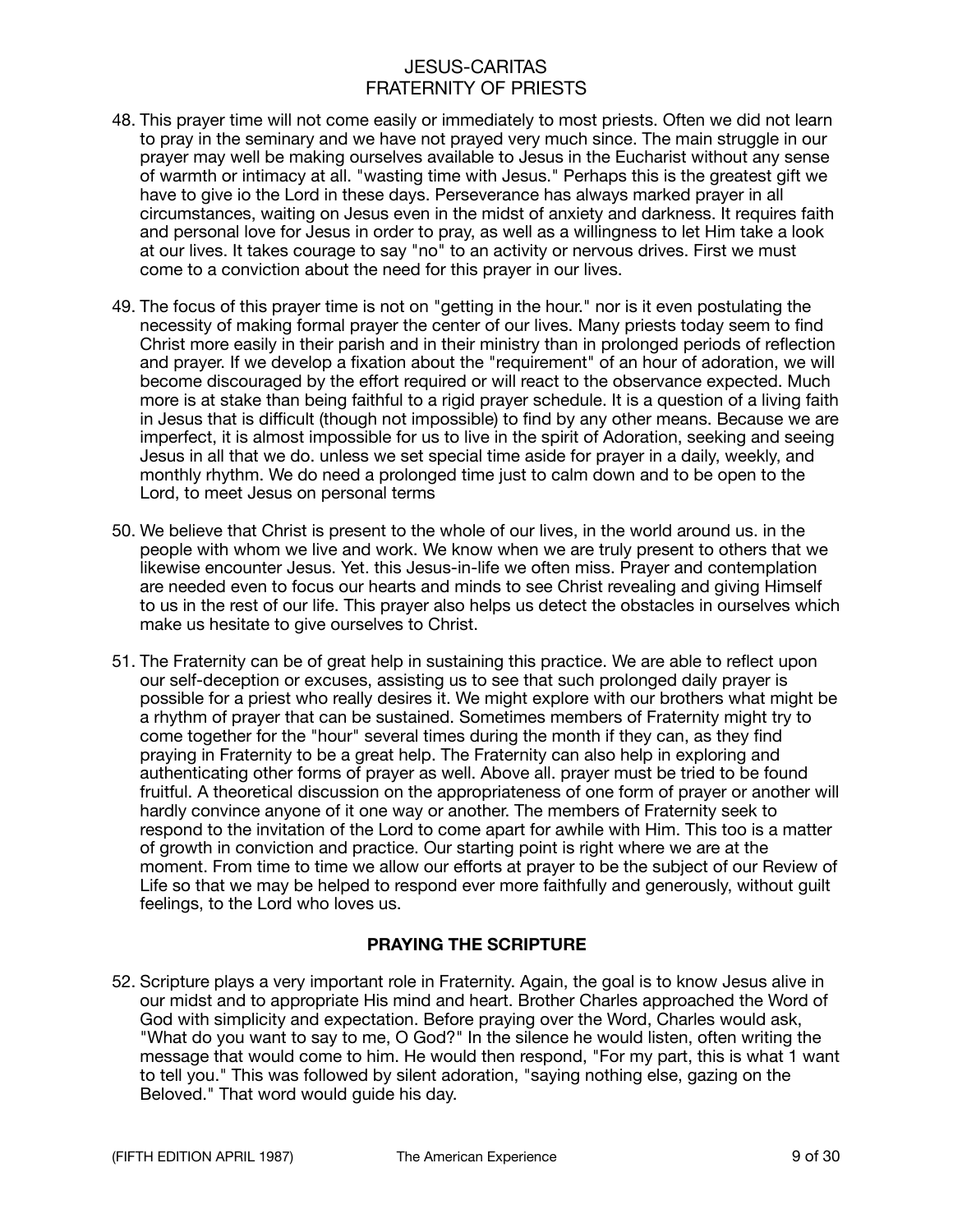- 53. The individual members of Fraternity grow toward the time when they spend about fifteen minutes a day in meditative reading of the scriptures, either the readings of the day or the Sunday. This contact with Jesus in the Gospel naturally leads to contemplation and adoration and in fact is often included in the "hour" by many brothers. There is a natural preference for the Gospels in Jesus-Caritas. but the rest of the scriptures are not to be neglected because of that.
- 54. While this praying with scriptures becomes a part of each person's personal prayer life, a sharing of the Gospel is always a part of each day of review. We hear the Word of God concretely addressed to us. especially when discussed together. This Word challenges us if we allow it to speak to us, if we do not just pick those passages to which we always relate well and skip over the less desired or familiar. This meditative reading is not an exercise in intellectual understanding alone, nor a matter of exegesis primarily (though at times this may be necessary), but it is standing under the Word of God addressed to us and being ourselves analyzed and interpreted by it. In discussing the Gospel together the effort is not to arrive at a definitive exegesis of the text nor to discover good ideas for next week's homily, but to ask what Christis saying^=to us personally not just intellectually. The danger is that otherwise we will fall into the clerical habit of treating the scriptures as our possession instead of being possessed by them.
- 55. All this stems from a desire to take the Gospel seriously, especially its message of love, simplicity and poverty. The Fraternity is a great help in this effort to live the Gospel day to day. It is a great encouragement to be together with brothers who are striving in faith to understand and live theGospel more perfectly. Even when we fail (and for the most of us, that isoften) the Fraternity helps us to see that failure too is part of the Gospel message provided we have faith in the God who saves us.
- 56. Again, only gradually does a fraternity grow in appreciation of the place of scriptures in its life and in the lives of its individual members.

#### **PRAYER IN THE DESERT**

- 57. Perhaps one of the directions-of-growth in Jesus-Caritas hardest to appreciate is the concept of the "desert". The term comes from the spirituality of Brother Charles, and is a classic theme within the history of Christian spirituality. Perhaps, for the American priest the day could be called the "day of solitude" or the "day of simplicity". Specifically, the fraternity member is expected to spend one full day (at least six hours) each month, completely apart by himself, alone with the Lord without materials to read or other spiritual props. It is a great help if one can get away the night before and spend the next day in solitude.
- 58. It takes time for members to realize the purpose and to feel the need for this day. Many members in the U.S. have not yet really tried the Desert Day. Those who are faithful to it, even in its difficulty, will discover its immense benefit for their Christian and priestly lives. Most experience their own radical poverty and total dependence on the Lord and His love. The prayer of the day is simply setting aside the time for the Lord and giving Him a chance to get through to us. In devoting our time solely to Him, we cease all those human activities which can often cover or veil our radical need for God. We come to experience our creaturehood. our fragility, and our deepest desire to live in Him and for Him. The "desert" is frequently a place of temptation. Some brothers are beset by melancholy, interior desolation, or aridity in the day; others by discouragement. Here one also acutely feels the need for the Holy Spirit in order to persevere in his weakness and to remain faithful. The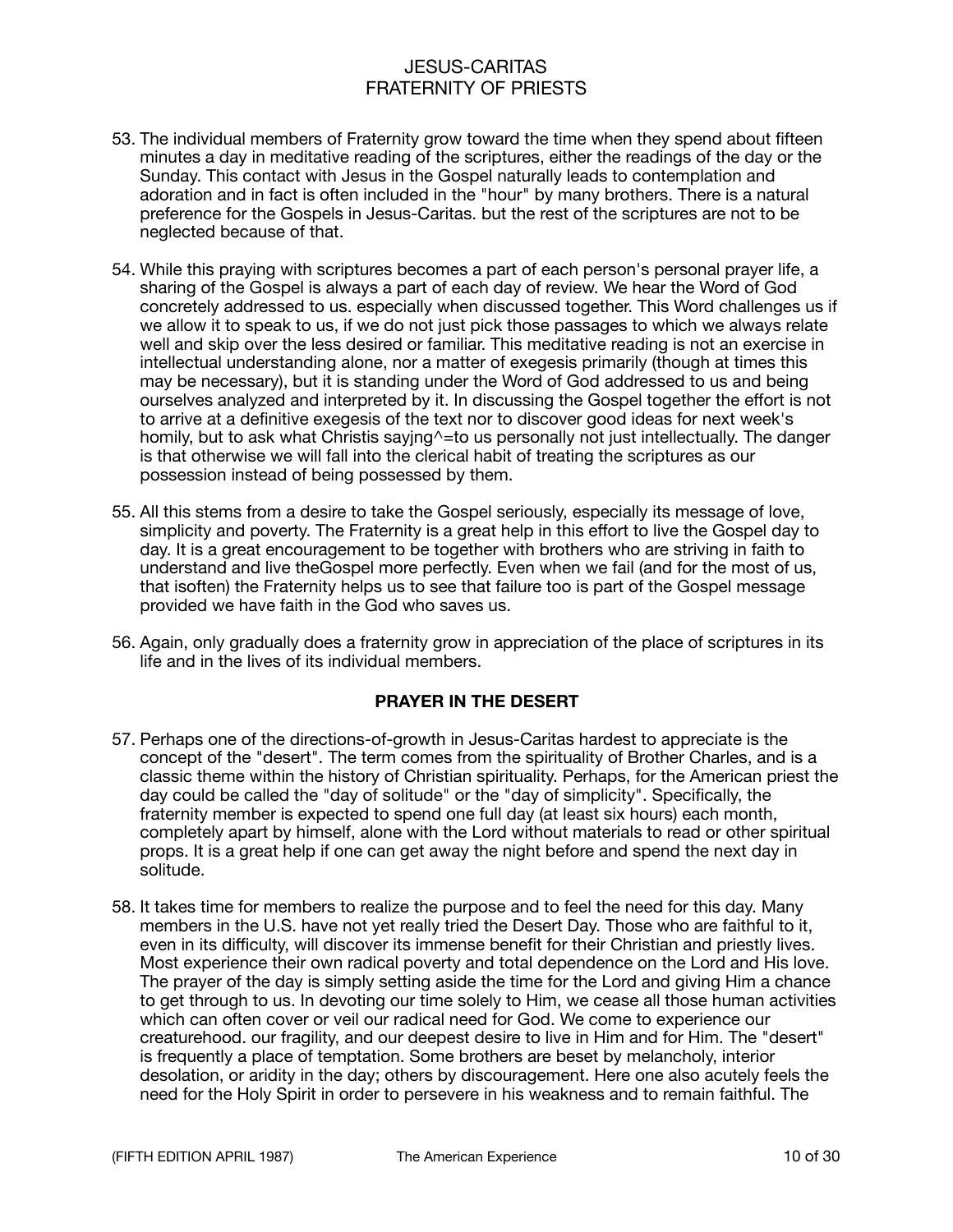desert is an intensive stripping down to essentials, coupled with a strong sense of the Lord's presence and adoration of Him. It is an experience of emptying oneself and experiencing that God alone is the Absolute of one's life. Perhaps the greatest temptation, humanly speaking, is to look for certain results from the Day itself, rather than to be disposed to whatever the Lord might give or not give on that day!

- 59. For the day, many go into the countryside, to the ocean, or for long walks. Others may simply go to an empty room and spend the day there. During this day, the review of life should be prepared prayerfully, reflecting upon and interpreting in faith the present understanding of our spiritual life. The desert is not primarily a physical place, but the place where God meets us. Usually the more simple and non-distracting the surroundings, the more favorable the conditions in which to wait on the Lord and listen to Him.
- 60. We find it so important that each person approach the day with a generous and open spirit. When one begins to attempt the Desert Day, he might discern with his brothers how he should enter the day. He might initially need some materials or the Word. He might need to vary the length or frequency of the Day. What does each one need to experience his own finiteness and God's abundant love for Him? Faithfulness and prayerful discretion will lead him to God on this Day.

### **POVERTY**

- 61. We do not assume poverty or simplicity in any structural form, that is, we take no religious vow of poverty. Nonetheless, we find ourselves daily faced with the Gospel challenge, living in the midst of the wealthiest nation and in a ministry which often provides us with the best and richest. As we are in the world, we must learn to use its goods effectively in serving the people. In our modern technological world, we recognize that material poverty is, subordinated to the legitimate obligations of our diocesan ministries We are convinced that poverty must be an interior freedom, a freedom of heart, which makes us generous servants in the midst of this world's wealth.
- 62. In recent years, the International Fraternity has challenged the U.S. Fraternities to look at the people and places where all the brothers serve, especially those in third world countries. So many live out the charism of Brother Charles, the way of Jesus of Nazareth, to be one with the poorest people, to be one with all humankind. This is expressed clearly in the statement from the General Assembly of Algiers, 1982, where it says, "...we renew our choice to take the way of the poor. There are many ways to find it. It can be: 'for the poor, with the poor, like the poor' (L. Boff)... .The Fraternity should continue to foster a spirit of commitment to the poor, each one of us having to express clearly this service, in his own situation and following his own vocation."
- 63. The consciousness of the world's poor in the International Fraternity holds a sensitivity and challenge for every U.S. brother. For some members, the Fraternity has helped them discern very difficult choices as to where God might be calling them to serve, accepting diocesan-sponsored mission parishes, inner-city or poor parishes, or other parochial or non-parochial assignments which have demanded much sacrifice. Each of these choices, as well, reflect the call to live out the concrete concern for poverty in their lives.
- 64. Perhaps, the longer one is with the Fraternity, the more one is drawn into the manifold aspects of Gospel poverty. How poor a means Jesus-Caritas itself is to reach the Lord. How poorly equipped each of us is to accomplish the mission of Jesus on earth. Yet, our striving to address the reality of Gospel simplicity concretely and not theoretically leads us to embrace our total dependence upon Jesus in our personal lives. It draws us into a spirit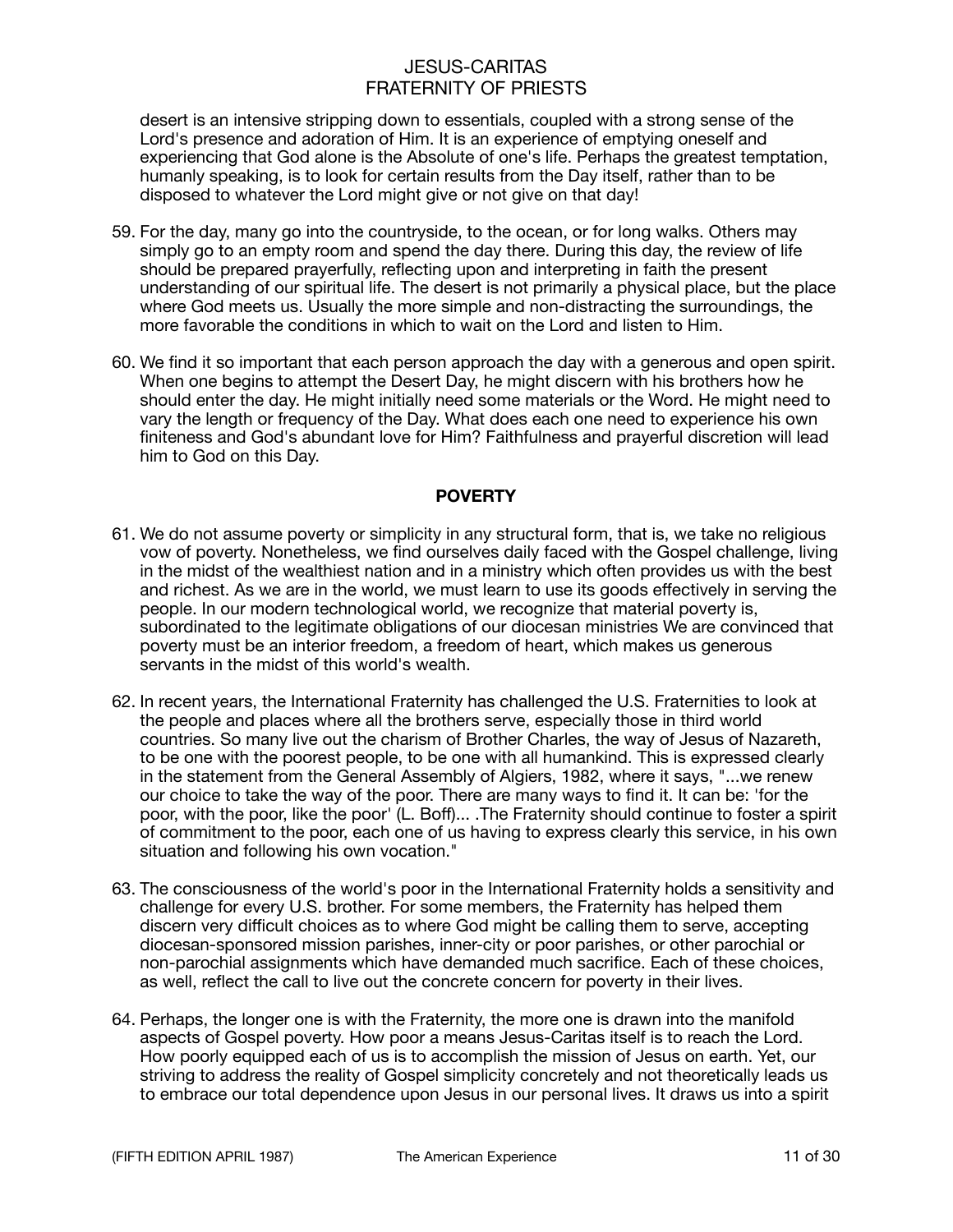of freedom and detachment regarding our human means for accomplishing God's ministry. Our very acceptance of our ministry and the people we serve allows them to become the very means for pastoral simplicity, our own way of being poor without illusion. As we face failures, accept sometimes very painful sufferings, and live with personal inadequacy or insufficient personnel or resources, we are led to embrace more fully the mystery of Jesus' self-emptying love.

- 65. Often the Fraternity can help an individual member translate general concerns about lifestyle into concrete choices, in order to keep him from that self-deception which frequently accompanies money matters. For instance, any major expense or general use of our income might be examined together with the fraternity in the spirit of the Gospel. This will always be a sensitive matter for diocesan priests. We should not view this as getting permission to spend our money, but desiring to explore how we might best use our material resources for our wellbeing and for the mission of Jesus with the help of our brothers in Christ. Most U.S. Fraternities have not yet come to terms with nor explored in depth this dimension of pastoral poverty.
- 66. Overall, this dimension of Brother Charles' spirituality remains for us a source of unease and discomfort. We continue to listen to the Spirit speaking to us through what happens within us. as well as through the mission of our Brothers throughout the world. How can we best be one with them, with Jesus among them?

### **GATHERINGS WITH OTHER FRATERNITIES RETREATS AND RECOLLECTIONS**

67. Many individual fraternities have found that periodic days of recollection or a yearly retreat have been very useful ways of deepening together their understanding of the Gospel call and exploring in common the spirit of Brother Charles. Some fraternities would offer together a day of recollection to which other interested priests could come to familiarize themselves with Jesus-Caritas. Some dioceses and districts offer annually a week-long retreat for fraternity members and those interested in becoming more familiar with the fraternity. These days of recollections and retreats would usually try to include, along with conferences on the themes of Jesus-Caritas. some or all of the core components of fraternity life: scripture reflection, review of life in small groups, a desert day. Eucharistic contemplation and celebration. These have proven to be very instrumental in bonding together existing fraternities and in making known the Fraternity to other priests. Therefore, they should be initiated and encouraged by fraternity and district Responsibles.

### **MONTH OF NAZARETH**

68. The Month of Nazareth offers brothers a more extended and deeper experience of Fraternity life. In the U.S., the National Council seeks to organize a month annually, usually mid-July to mid-August, in order to experience living in fraternity with 12-15 other brothers throughout the country. While practicing the core components of fraternity life, mentioned above, those participating explore in a contemplative way their lives, ministry, and their relationship with God in the spirit of Nazareth. As the Directory points out. "The Month is a sharing of fraternal life at every level: prayer, reflection, manual work, leisure, etc." For many it becomes a turning point in their ministry and commitment to Jesus and to Fraternity. This Month remains the ideal for all members. Knowing that individual fraternities and districts can be enriched by the presence of one of its members at the Month, a goal might be to have fraternities sponsor a member yearly, assisting in arranging coverage for that priest's responsibilities at home.

### **FRATERNITY STRUCTURES**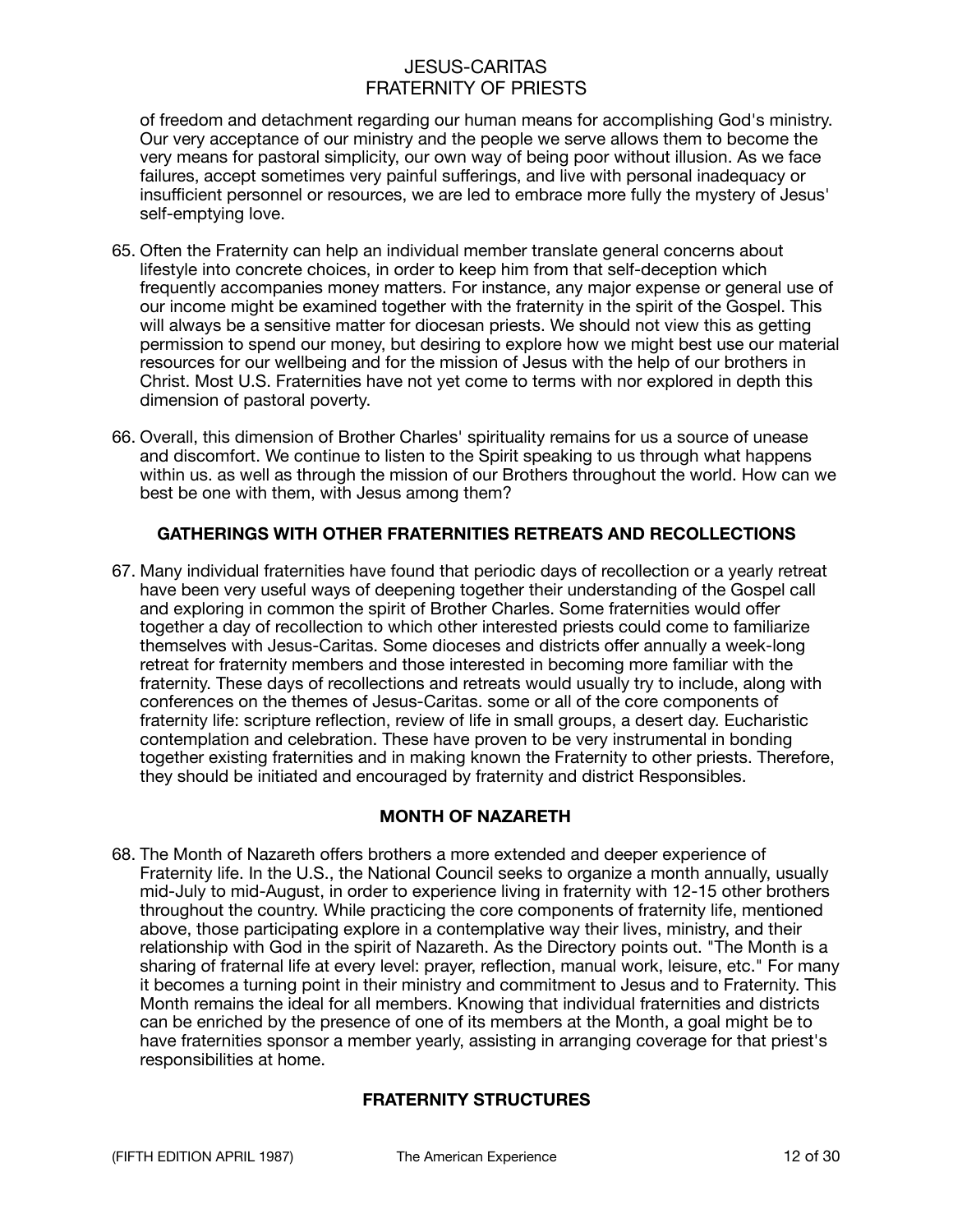69. The Fraternity continually emphasizes that any structure exists only for assisting our growing together. For that reason, a minimal amount of structure is desired and developed. We look to each local fraternity, district, and our National Council to assist the Fraternity in remaining faithful to this ideal and making best use of the structures developed.

#### **LOCAL RESPONSIBLE**

70. Each local fraternity chooses a "responsible" or coordinator whose tasks would be both inspirational and practical. Inspirational, in so far as he is willing to guide the group in being faithful to the vision and purpose of fraternity life, accountable to each other, and bonded to the wider Fraternity. Practical, because he is to oversee the arrangements for and the facilitation of each gathering, maintain contact with the district responsible, and assist him in the planning of recollections and retreats.

### **DISTRICT RESPONSIBLE**

- 71. A district varies in number of fraternities due to geography and other conditions. Each district chooses a "district responsible" to coordinate the communication between and the activities among the fraternities, to be the spokesperson for the Fraternity with other Church structures within his district, and to maintain communication with the National Council. Ideally, this responsible should be chosen by the fraternity members in his district, but, if not feasible, he will be appointed by the National Responsible.
- 72. In regards to local fraternities, he should have a current knowledge of the members in his district, including their names and addresses and the fraternities' health and commitment to the ideals of Jesus-Caritas. He should meet at least yearly with the local responsibles to review the fraternity life and to plan gatherings, such as recollections and retreats. He can also foster a consciousness of being part of the larger Fraternity by inviting to gatherings persons who could share the goals and spirit of Brother Charles, such as the Little Brothers and Sisters of Jesus, or present first-hand experience of work with the poor in this country or foreign countries. He should encourage members within his district, especially individual fraternity responsibles. to make the Month of Nazareth and to familiarize themselves with and to discuss the basic elements of Fraternity by means of the printed materials available to them.
- 73. The district responsible also takes responsibility for maintaining contacts with others responsible for priestly renewal, such as the Directors of Continuing Formation of Priests, representatives of other priest renewal programs, the Vicars for Priests and Clergy, and the Bishops within his district. He would do this personally or delegate others to assist him. The Fraternity views this communication as central to its vision of being brothers and vital to its purpose of fostering spiritual renewal.
- 74. Finally, the district responsible communicates with the National Council on the state of the local fraternities and sends them the names and addresses of his members through an annual written report. He would attend personally or send a district representative to the national meetings. While the District Responsibles usually meet in National Assembly every three years, the National Council may call additional National and/or Regional Meetings of District Responsibles. The National Responsible might also request assistance of the District Responsible for starting new fraternities, seeking speakers, or sending needed publications. Again, he may do these himself or recruit others to assist him.

### **NATIONAL RESPONSIBLE AND THE NATIONAL COUNCIL**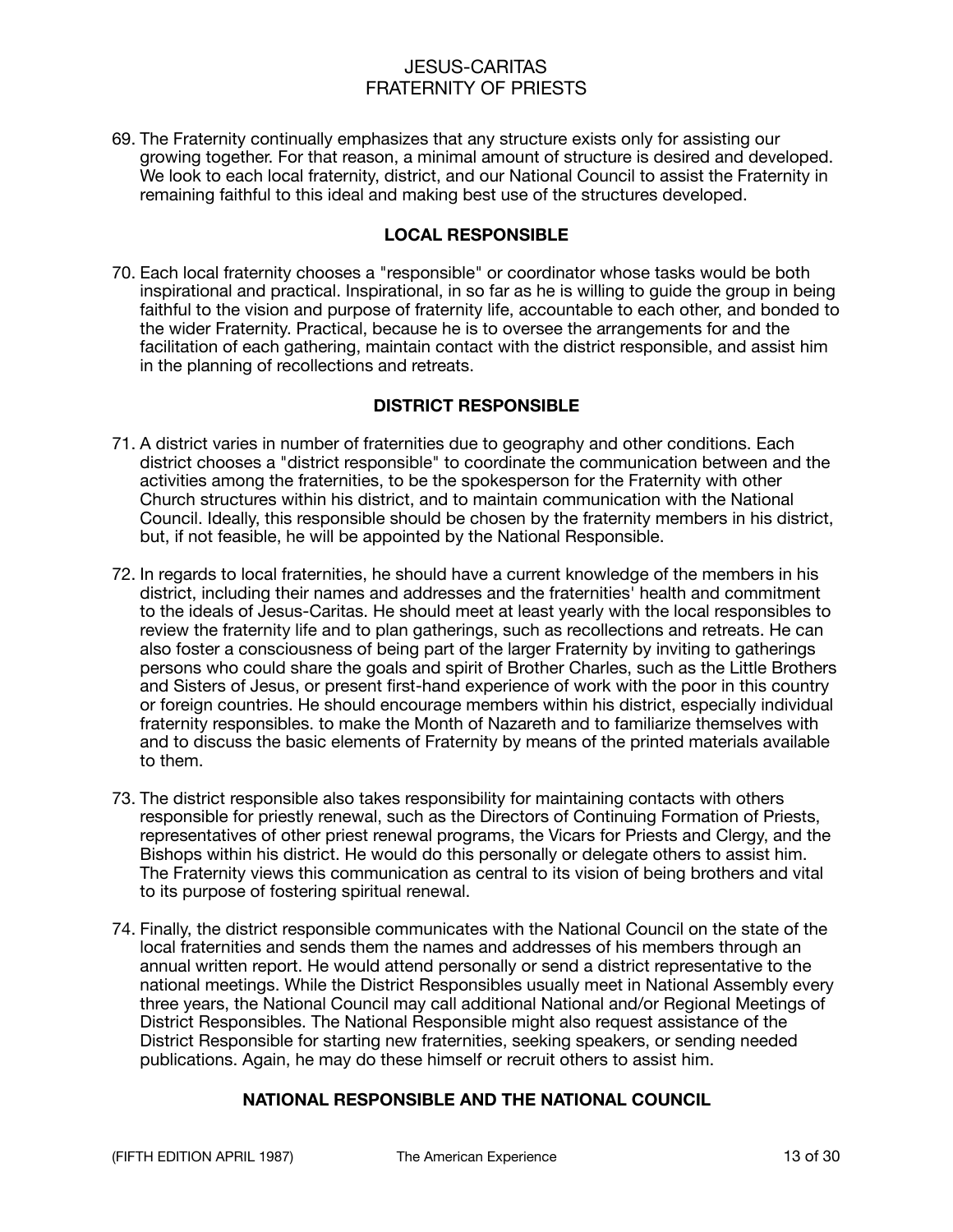- 75. The National Responsible is understood to be a priest who has walked with the Fraternity for several years, has matured in its spirit and shared its charism, and made the Month of Nazareth. He is elected by a national assembly for a period of three years, which is renewable for another three years.
- 76. The National Responsible appoints up to four fraternity brothers to serve with him on the National Council for the duration of his three year term. He has complete discretion in these appointments but may consider regional representation or other factors. Along with sharing his duties, they are to form a fraternity with him. meeting together twice a year, sharing their lives and assisting one another to provide national leadership for the fraternities.
- 77. The Council is also expected to review and discern how the needs and concrete situation of the people of the country are challenging the Church and the Fraternity. The Council will address such specific needs as the publication of a national newsletter, publication and distribution ot material on Jesus-Caritas. planning and coordination of Months of Nazareth, and coordination of regional retreats. The Council shall maintain an updated mailing list of those in fraternities throughout the US and produce a national listing of priests by diocese. Central to the work of the Council is the establishment and maintenance of a network of communication and mutual responsibility with the various District Responsibles throughout the country.
- 78. In his service to the fraternities, the National Responsible may appoint additional brothers to staff positions such as Editor of the newsletter Director of the Month of Nazareth. Director of Publications & Resources or Treasurer.
- 79. The National Responsible is the link with the General Responsible and his International Council, and represents the country at international meetings. He shall call a national assembly every three years and with the help of the Council strive to promote the extension of the Fraternity and deepen the life of those already existing.
- 80. The expenses of the National Responsible and Council will be borne by the national treasury with a report of income and expenditures being made annually.

### **GENERAL RESPONSIBLE AND INTERNATIONAL COUNCIL**

81. The General Responsible and his International Council fulfill the same function on the international level as the National Responsible and his Council. He is elected and his council is chosen for a six year term. A General Assembly of delegates from the various nations where Fraternity is established meets every six years to review the condition of the Fraternity and discern what new challenges are being presented to us by the present situation of the Church and the world. The Fraternity emphasizes that this structure and positions are not ones of undue authority, but willing service as the brothers need it.

### **APPENDIX A: HISTORY AND BACKGROUND OF JESUS-CARITAS**

82. In September, 1951 six diocesan priests from France attended a retreat given by Father Rene Voillaume, then the Prior General of the Little Brothers of Jesus. Through this contact and the writings of Charles de Foucauld. they observed this "spirituality" of Brother Charles and the spirit of the Little Sisters and Brothers of Jesus, living in the presence of God and at the same time living in the midst of humankind. They recognized how well it might assist them to live as diocesan priests. Thus the origin of fraternity lies in the meeting of two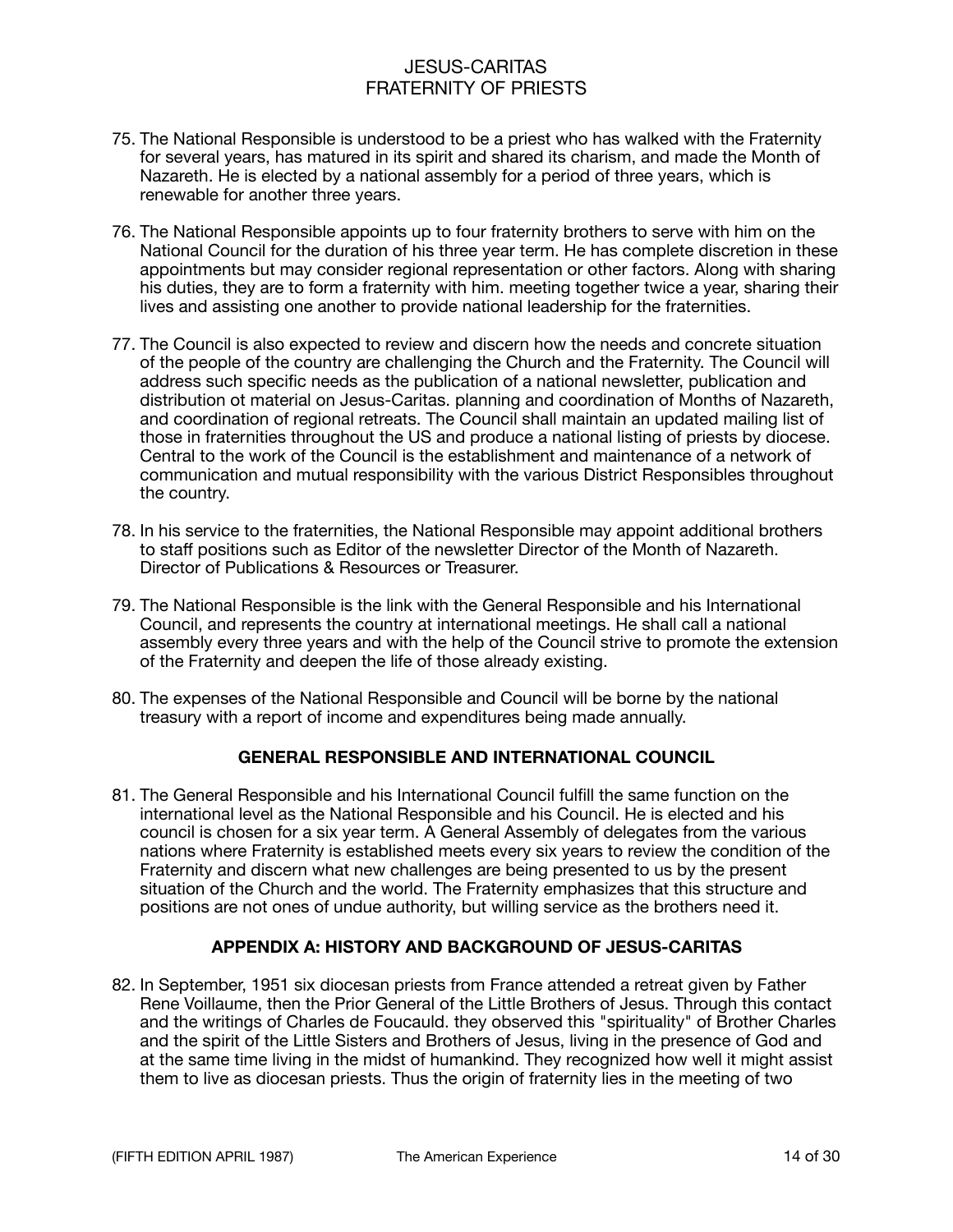<span id="page-14-1"></span>movements: the quest for a more authentic spiritual life for diocesan clergy, and the spiritual movement that stems from Charles de Foucauld.<sup>[5](#page-14-0)</sup>

- 83. Three fraternities were organized in France in 1952. The first retreats of the Fraternity, given by Fr. Voillaume. were attended by about forty priests each year. Under the patronage of Archbishop Charles de Provencheres. the Fraternity was erected as a Pious Union in September. 1955, and then later a petition was sent to Rome that it might become a Secular Institute with vows when its statutes were approved. After some years, the Fraternity chose to withdraw that request. At the present, it refers to itself simply as the Fraternity and has no juridical status.
- 84. The Fraternity came to the Americas first through Brazil. Chile and Peru. In North America the first Fraternity was formed in Montreal in 1959. Many Americans came into contact with the Fraternity for the first time when Fr. Voillaume made a nation- wide visit in the spring of 1959. The first U.S. Fraternity began in Brooklyn in 1960. and was soon joined by another. In January, 1964, a group of priests in San Francisco, who had been studying the ideas of Jesus-Caritas, attended a retreat given by one of the Fraternity members from Montreal and began meeting as a fraternity thereafter. A National Month of Nazareth in Connecticut in 1968 drew representatives from Fraternity groups in Brooklyn, San Francisco. Oakland and Detroit.
- 85. Soon after a decision was made to continue no longer under Canadian leadership, but elect our own National Responsible. Dan Danielson (Oakland, CA) was the first, succeeded in 1974 by Tom McCormick (Denver. CO). Howard Calkins (New York) was elected in 1979, followed by Michael Smith (Savannah) in 1985.
- 86. Jesus-Caritas fraternities are now found throughout the United States, and in most countries of the world. Its members number around four thousand worldwide with about 1200 in the United States. There are also lay Fraternities and similar groups for sisters, following more or less the same pattern as the priest Fraternity. Together all these various groups form a kind of family in the Church drawing their inspiration from Br. Charles de Foucauld.
- 87. While growth in priest support groups in the United States has had a particularly significant impact on the spread of Jesus-Caritas Fraternity in the United States, some more common features have influenced its spread throughout the world: the desire for a realistic spirituality for diocesan priests, the inspiration of Charles de Foucauld and the Little Sisters and Brothers of Jesus, and the availability of Jesus-Caritas retreats or personal contact with members of a fraternity.

## **APPENDIX B: THE PLACE OF BROTHER CHARLES OF JESUS**

88. Since many priests in the United States begin or join fraternities out of the need to be with brother priests on a level of spirituality, many consider Brother Charles only after some months in fraternity. Diocesan priests often characterize their spirituality as not being of any particular "school" except the school of discipleship discovered in the Word and Sacrament and lived out with their people. For this reason, a priest can be initially cautious when being introduced to a recent historical figure like Charles and the movement which has grown from his spirit and charisms. Those who have been in fraternity, however, have found that Charles inspires and challenges us to become more reflective about our own spirituality.

<span id="page-14-0"></span> $5$  cf attached APPENDIX for a continuation of the History by Fr. Juan Romero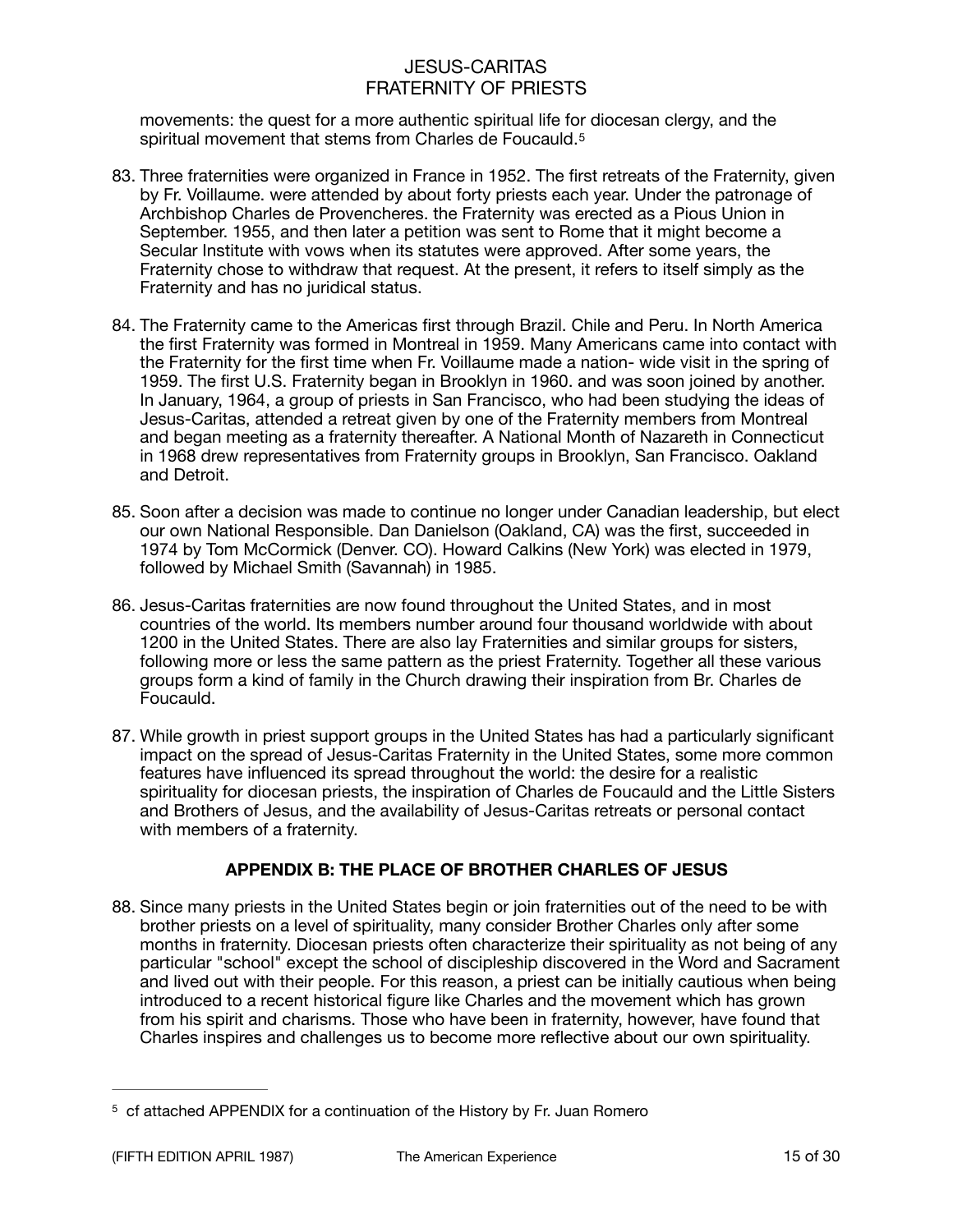- 89. Specifically, he manifested his own striving for a contemplative approach to ministerial life, a simplifying of life according to the Gospel mandate, a realization of the constant call to live the Paschal Mystery which he expressed in terms of detachment, an emphasis on Jesus' presence in the poor, and a global consciousness of being a universal brother. These particular aspects were accompanied by his strong religious intuitions about the preference for certain perennial Christian emphases, such as solitude, silence. Word of God, spirit of adoration, and a Eucharistic-centeredness. While being a universal brother, he never was a member of a fraternity. While longing to establish a community, he never had a member. He was a human being: attractive and enigmatic, a product of his time yet classically mysterious.
- 90. From the vantage point of our own diocesan life, we could view him as offering some balance through "counter-themes", so to speak, to the main themes of our active priesthood. As ministers of the Kerygma, proclaiming God's Word in season and out, he challenges us with the silence out of which the Word must be spoken and the witness of our lives "from the rooftops" in which that Word must be enfleshed. As ordained servantleaders of God's people, he reminds us of the "hiddenness" of Nazareth, of the ordinary and seemingly uneventful characteristic of Diakonia and the failure of his own aspirations. As builders of Koinonia, he makes us examine the depth of solitude and the breadth of being a universal brother that keep us aware of the source and end of all community life. As presider over the sacred Eucharistia of Jesus, he invites us simply to be in the presence of our brother Jesus and to grow in intimate desire for Him and in His passionate love for His people that they may all be one.
- 91. From the above reflections, we can see how Brother Charles remains a prophet to the fraternities. He inspires us by his charisms and challenges us by his own commitment to a total abandonment to God's will, to be truly present, as an equal, to our people, especially by our life and love, and to live in faith without constantly seeking results from our work. These inspirations, when reflected upon in Fraternity, challenge us to commit our lives to Jesus, through our brothers, for His people. In so doing, we can grow into a full ministerial spirituality, rooted in our common baptism and ordered to service in the priesthood of Jesus Christ.
- 92. As fraternities grow, they usually experience a felt need to learn more about Brother Charles, to stay in contact with his spirit through biographies, his own writing, or with those, such as the Little Sisters and Brothers of Jesus, who live out his spirit in a consecrated way. Perhaps the best way will be through the witness of experienced fraternity brothers who have tried to "translate" into their own spiritual life and journey the inspirations and challenges of Brother Charles.

### **APPENDIX C: HOW TO GET STARTED?**

- 93. You who have read this booklet are the reason for which it has been written. Members of the Fraternity in the U.S. wanted to try to communicate their "experience" of the spirit and life of Jesus-Caritas today to other priests who might be looking for something like this.
- 94. This booklet is available in reasonable quantities without charge. We realize that this can only give you a general idea of the Fraternity. Conversation through person-to-person contact will help bring this experience alive. While we are always limited in personal resources, we would certainly attempt to make available to you someone who could come to meet with a small group of priests to discuss the Fraternity, to answer questions, to have a retreat together - whatever might be most helpful.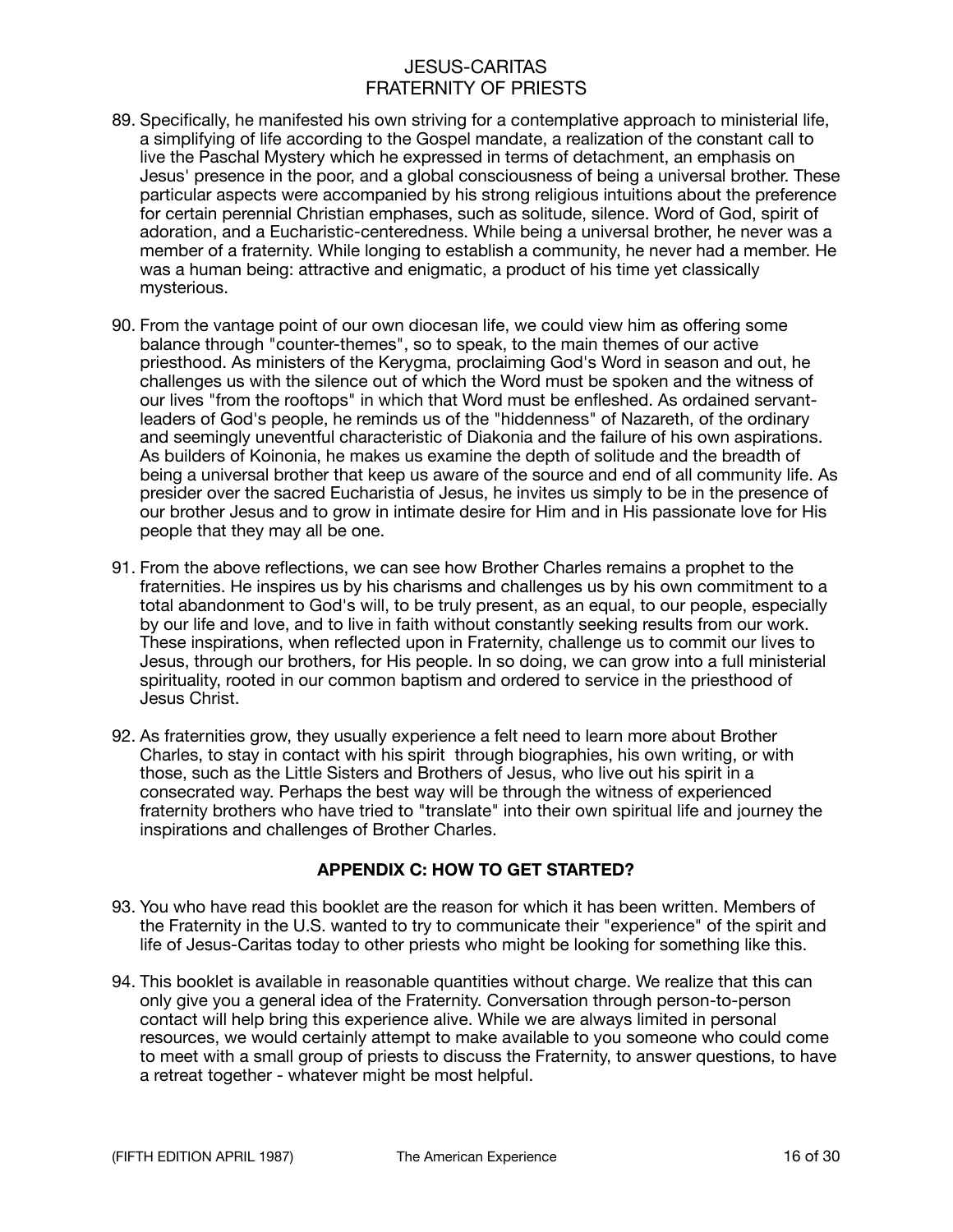**APPENDIX D:** 

# **THE JESUS CARITAS FRATERNITIES IN THE UNITED STATES:**

**THE EARLY HISTORY 1963 – 1973** 

*by Father Juan Romero* 

# **INTRODUCTION**

- 1. At the national retreat for members of the Jesus Caritas Fraternity of priests, held at St. John's Seminary in Camarillo, California in July 2010, Father Jerry Devore of Bridgeport, Connecticut asked me, in the name of the National Council, to write an early history of Jesus Caritas in the United States. (For that retreat, almost fifty priests from all over the United States had gathered for a week within the Month of Nazareth, in which a smaller number of priests were participating for the full month.)
- 2. This mini-history is to complement *A New Tree Grows in Brooklyn* by Msgr. Bryan Karvelis of Brooklyn, New York (RIP), and the *American Experience of Jesus Caritas Fraternities* by Father Dan Danielson of Oakland, California. It proposes to record the beginnings of the Jesus Caritas Fraternities in the USA over its first decade of existence from 1963 to 1973, and it will mark the fifth anniversary of the beatification of the one who inspired them, Little Brother Blessed Charles de Foucault. It purports to be an "acts of the apostles" of some of the Jesus Caritas Fraternity prophets and apostles in the USA, a collective living memory of this littleknown dynamic dimension of the Church in the United States. It is not an evaluation of the Fraternity, much less a road map for its future growth and development. Its immediate purpose is to be a simple report of some of the main facets of the early history of Jesus Caritas in the USA, an "Observe," if you will, of our beginnings and common roots in this country. Any consequent "Judge" or "Act" is presently outside the purview of this paper, and will be left for future analysis and commentary. It may be used as an organizing tool for potential growth of the Fraternity, and may it be of interest to the presbyterate of the universal church and the People of God. This monograph is dedicated to the glory of God and the service of His people. I dedicate it to the memory of Msgr. Bryan Karvelis of Brooklyn, pioneer promoter of fraternity among priests in the United States of America.

## **Unlikely Patron: Charles de Foucauld**

3. Charles de Foucauld, an ascetic and monk who became known as Little Brother of Jesus, is an unlikely patron saint for diocesan priests. However, as the one who inspired the International Fraternity of Jesus Caritas, he is precisely that. Charles Eugene de Foucauld, at the relatively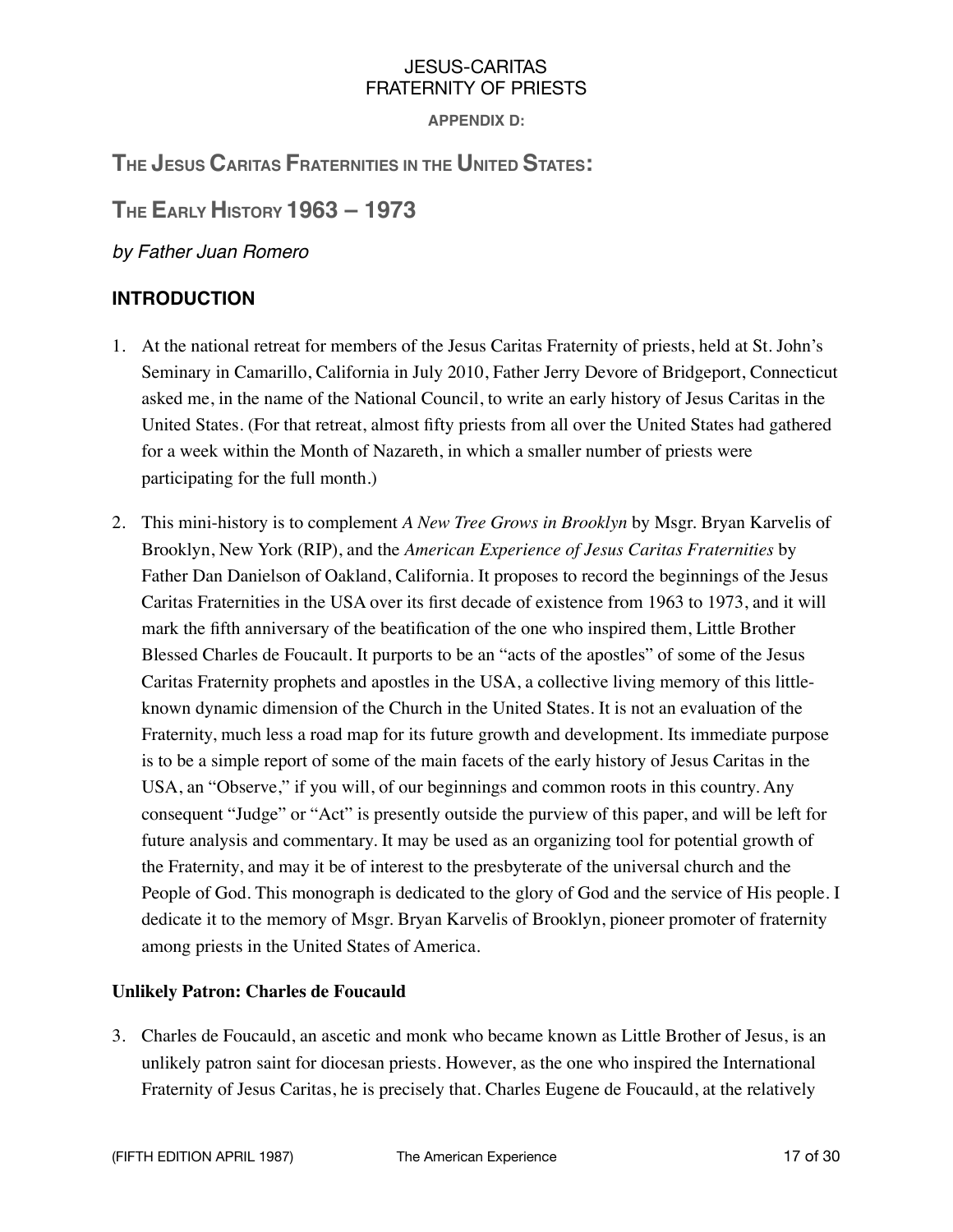young age of 58, was assassinated in Tamanrasset, Algeria at the beginning of December 1916. Pope Benedict XVI beatified him on November 13, 2005. Since his beatification, the feast day of Blessed Charles of Jesus is celebrated on December 1, the anniversary of his death. Having been murdered, he is considered a martyr. Although the only group he ever directly founded was a lay fraternity of the Little Brothers of Jesus, Blessed Charles has inspired a multitude of other groups. He is also counted a co-founder of the Little Sisters of Jesus.

4. The influence of Brother Charles of Jesus was first felt during the late Nineteenth Century in Africa where he labored as a quasi hermit, and then in the early Twentieth Century at his homeland, France. In the early 1960's, Peter Heinermann brought the story of Brother Charles and the Jesus Caritas Fraternities to places outside of Europe. Canadian priest Jacques LeClerc was the coordinator of the Jesus Caritas Fraternities in Canada, their national "responsible." He brought the fraternities of Brother Charles to the American continent by way of Montreal. With its strong French connection, Montreal was fertile soil for the development of Jesus Caritas Fraternities; others were already established in many places throughout the world. However, they had not yet entered into the United States. By 1963, the beginnings of the Jesus Caritas Fraternities in the United States coincided with the opening of the Second Vatican Council.

## **THE EARLY HISTORY OF** *JESUS CARITAS* **IN THE UNITED STATES, 1963 TO 1973**

5. Branches of Jesus Caritas Fraternities began to bud in New York and California, and various other places throughout the United States. Msgr. Bryan Karvelis of the Brooklyn Diocese in New York, and Father Dan Danielson of the Oakland Diocese in California were the Peter and Paul of the Jesus Caritas Fraternities in the United States.

### **Msgr. Bryan Karvelis**

- 6. Ordained in the late 1950s, Msgr. Bryan Karvelis died in October 2005, after half a century of priestly ministry and just a couple of months before the beatification of Brother Charles of Jesus. Bryan had grown up in St. Boniface Parish in Brooklyn, and served for almost fifty years as pastor of Transfiguration Parish in the same town. Former New York socialite Dorothy Day, turned apostle-to-the-poor, greatly influenced him. He settled homeless people – mostly immigrants from Latin America – in the rectory, the basement of the convent, and in a shelter across the street from the church. He also turned the former convent into a refuge for AIDS patients.
- 7. Charles de Foucauld, like Dorothy Day, was also a powerful influence on the life Msgr. Karvelis who is remembered as an "urban contemplative." (*National Catholic Reporter*, March 10, 2000) In 1966, Msgr. Karvelis began "mini churches" at Transfiguration Parish in Williamsburg, Brooklyn, as a way for parishioners to develop a deeper relationship with Jesus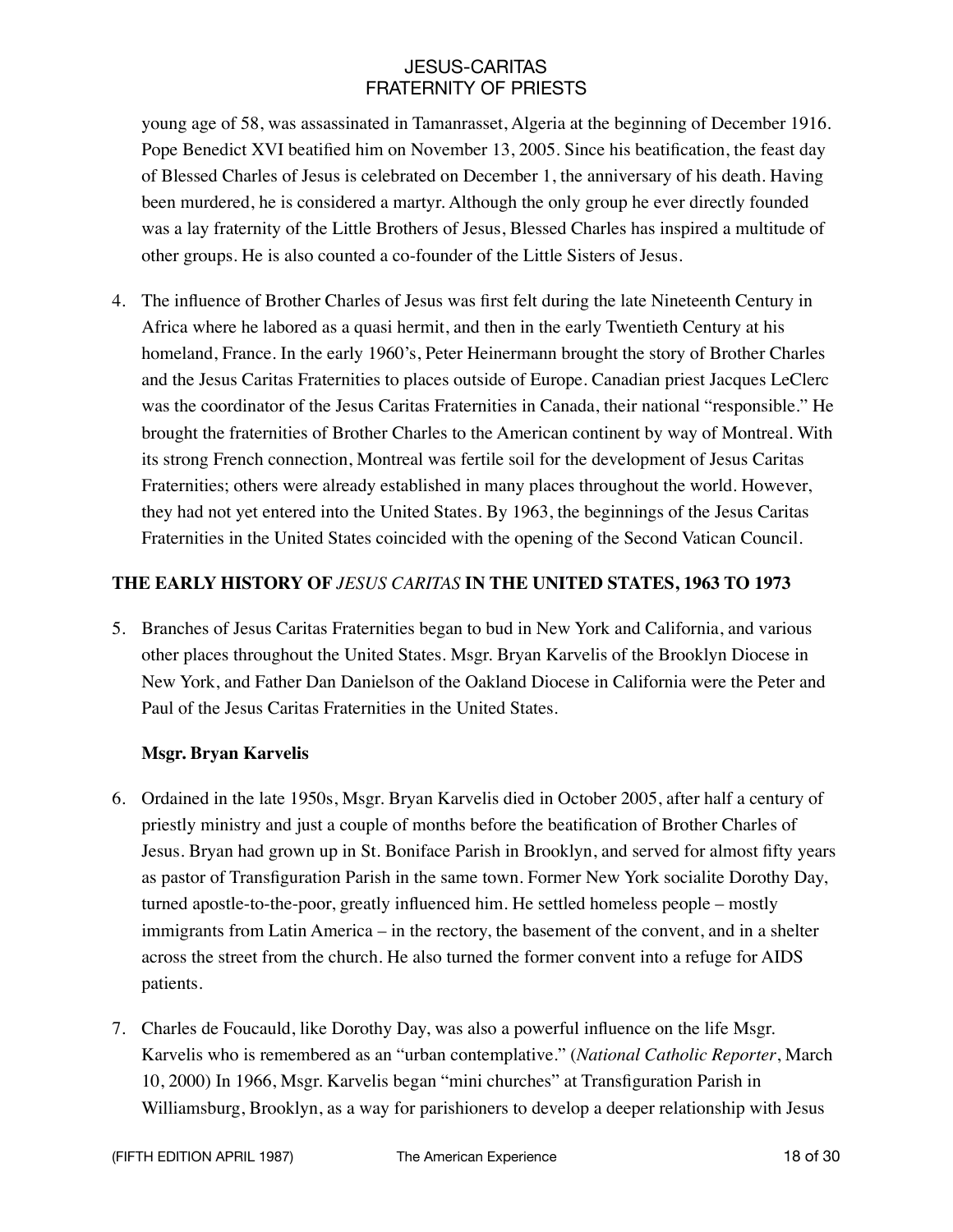and his message. "Each 'fraternity' consisted of fifteen to twenty members who meet in the church basement for study prayer and reflection," the National Catholic Reporter wrote in the early spring of Jubilee Year 2000. Within his parish, he organized Jesus Caritas-type fraternities akin to the *comunidades de base* of Latin America. They became the organizational basis for the whole parish – a community of small communities – and his parish council practically functioned as a Jesus Caritas

- 8. Fraternity. Karvelis lit a holy fire in Brooklyn, and it inspired a group of highly enthusiastic social-action type priests with a new zeal. The priests of his parish and others of surrounding parishes came to recognize that they needed more prayerful reflection in order to balance their priestly lives. They were going about doing good, and busy about many things, but perhaps not giving sufficient attention to the one thing necessary.
- 9. Msgr. Bryan Karvelis wrote about the Eastern USA experiences of Fraternity in *A New Tree Grows in Brooklyn*, a homage to the Broadway play of that title. His option to serve the poor cost him dearly in his later years, as he suffered from hostile non-Catholic elements that literally beat him various times. In spite of illness that included a kidney transplant, Father Karvelis continued to be enthusiastic about having founded Jesus Caritas Fraternities.

### **Father Dan Danielson**

- 10. Father Dan Danielson spread the word of the Jesus Caritas Fraternities along the West coast and in other parts of the country. He had been ordained from St. Patrick's seminary for the Diocese of Oakland in 1963. In 2005, on the feast of the Assumption, a few months before the beatification of Blessed Charles, he wrote his reflections upon on the history of Jesus Caritas in the USA and on his own association with the Fraternities. These are some of the highlights:
- 11. Sometime around 1962, while in theology at St. Patrick's seminary in Menlo Park, a suburb of San Francisco, Danielson came upon a publication called *Apostolic Perspectives*, a small magazine published by Holy Cross Father Louis J. Putz, on the Ave Maria Press.
- 12. The article that intrigued Danielson talked about a movement among diocesan clergy for fraternity and spiritual growth although it did not mention either Charles de Foucauld or Jesus Caritas. It seemed that this movement was advancing toward the status of a secular institute, a canonical status recognized by the Church only since 1947. He proceeded to send for further information at a given address in Brooklyn. In due time, a certain Father Bryan Karvelis sent Danielson a copy of the article he requested, but –surprisingly – no bill was enclosed. Danielson sent away for more copies of the article on Jesus Caritas Fraternities to distribute them among fellow seminarians. However, the rector called the seminarian aside to reprimand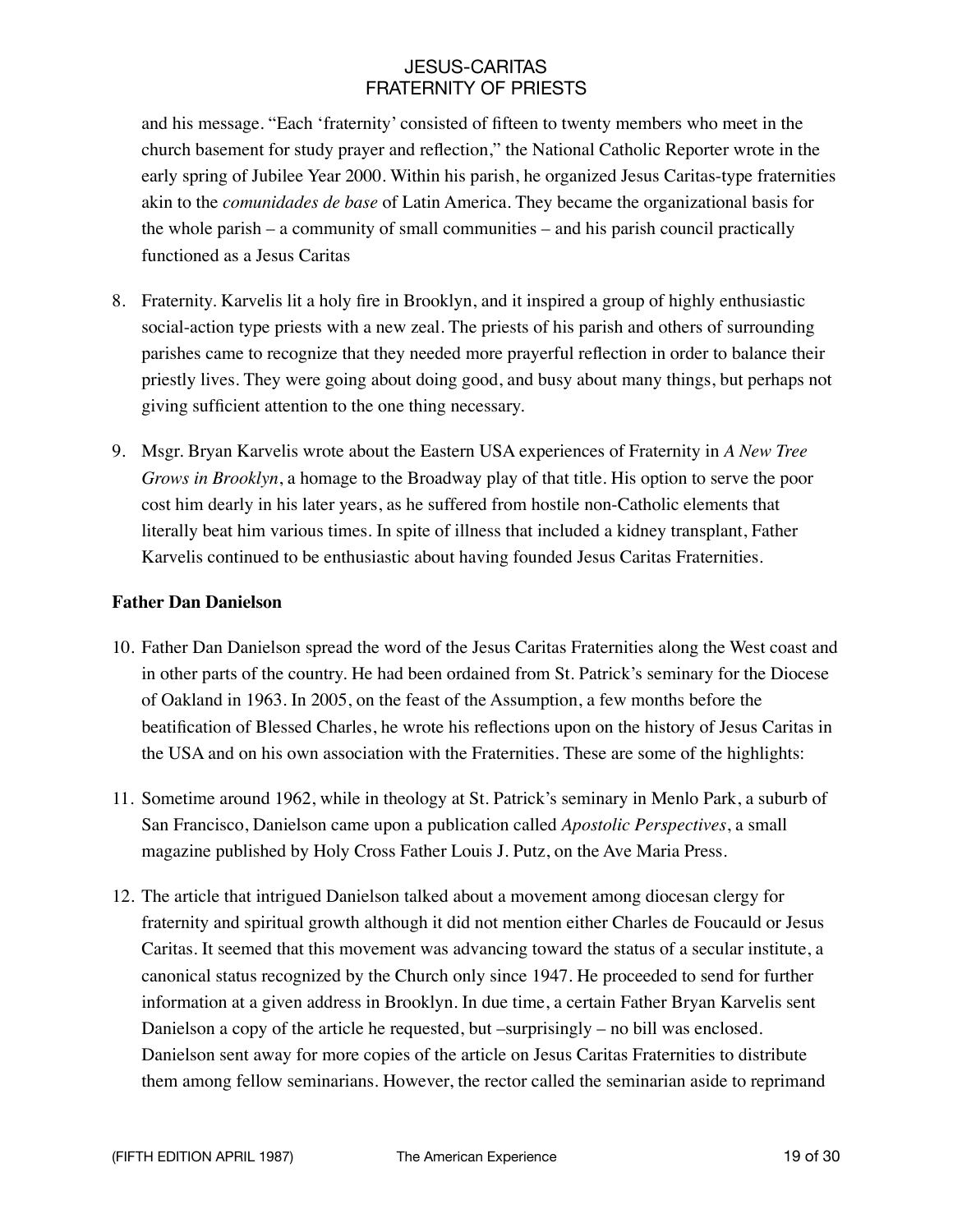him for distributing the article, and instructed him to cease proselytizing. After that, Danielson distributed copies sporadically, but only upon the explicit request of a seminarian.

- 13. Another seminary professor, quite different from the rector, Sulpician priest Father Frank Norris, attended a meeting in Montreal, and brought back some information on Jesus Caritas Fraternities. After ordination in 1963, Danielson began a Jesus Caritas Fraternity within his Diocese of Oakland. Members of his group soon attempted to start up other groups, but then realized that was a mistake. They returned to their original group that became Dan's core priestsupport group, and it remained so for the next forty-plus years until the present.
- 14. The custom of post-Christmas Retreats began in1964, and these gatherings nourished his group as well as other groups. The same kind of retreats soon spread to Southern California for new Jesus Caritas groups that were also springing up there. Besides these shorter retreats, the Month of Nazareth was introduced to the United States by Father Jacques LeClerc at Holy Cross Seminary in Cromwell, Connecticut. Father LeClerc was national "responsible," i.e. coordinator, of the Jesus Caritas fraternities in Canada. Among the Month of Nazareth attendees in Connecticut were Fathers Dan Danielson of Oakland and Father Bryan Karvelis of Brooklyn. This was the first time these two met face-to-face.
- 15. That Month of Nazareth became an encounter among several future prophets, apostles and evangelists of Jesus Caritas Fraternities. Also present there were Fathers Ed Farrell of Detroit, author of books on priestly spirituality, Winus Roeten of New Orleans, and Fred Voorhees of the Diocese of Buffalo. Each was a pioneer in the spread of Fraternities within his own area throughout the United States. These "four evangelists" saw the need for some structure within the U.S., independent of Canada. As a result, they selected Dan Danielson as the first National Responsible for the still-fledgling Jesus Caritas national priests' association in the United States. The Fraternities grew, but in an American style.

### **SIGNS OF THE TIMES**

16. The years when Jesus Caritas Fraternities of priests were growing in the United States were tumultuous. The spirit of the sixties went from hope at the beginning to dissent, conflict and turmoil at the end. The March on Washington in August 1963 ushered in hope to the country and the world that maybe we could overcome divisions of race, and the opening of the Second Vatican Council in October gave great hope that God's Spirit would breathe new life into the Church. Many of those hopes and dreams were dashed during the tumult that followed, especially toward the end of decade. The assassinations of Rev. Martin Luther King and of Robert Kennedy in 1968, the stormy convention of the Democratic Party in Chicago that summer, Woodstock and what it symbolized, and widespread disorders in cities were signs of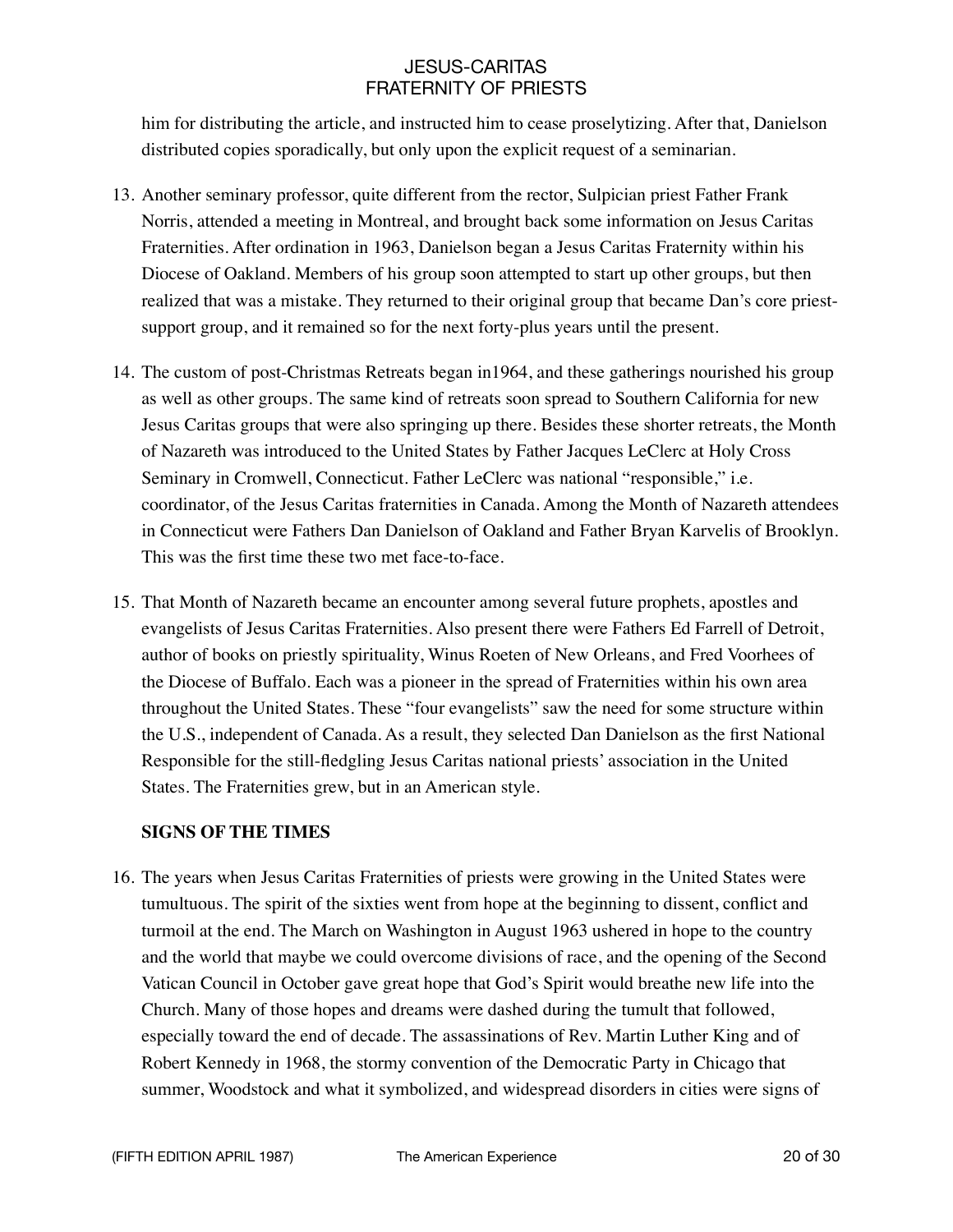the times in civil society. In the Church, discord followed the publication of Paul VI's encyclical on the regulation of births.

17. Meanwhile, the Church as a whole was becoming more socially conscious. Many Catholic clergy, women religious and lay people followed the non-violent leadership of Rev. Martin Luther King. Cesar Chavez, the unapologetically Catholic charismatic leader and founder of the United Farm Workers Union, challenged Catholic priests and bishops to support with more than words the right of farm workers to organize their own union. In the spring of 1969, Mexican American clergy, led by Chicano priests in Texas, organized themselves into a national organization of PADRES, an acronym that translates into Priests Associated for Religious, Educational and Social Rights. The PADRES were claiming that a significant "sign of the times" for the Church in the United States was that over 25% of Catholics in the United States were Spanish speaking.

## **IMPACT AND RESPONSE**

- 18. Turmoil and conflict in the United States and throughout the world certainly had its impact upon Catholic clergy. Their worlds had been rocked. As a result, many were deciding to leave active ministry, and some married. Father Danielson was concerned about the growing fallout among American clergy, and was convinced that Jesus Caritas Fraternities could help the priests hold on to their priesthood through emotional and psychological support of one another within the fraternities. He thought elements of "sensitivity sessions," after the fashion popular on the West Coast, might be a helpful adaptation to the fraternities while keeping the general structure and emphasis of international Jesus Caritas: the Gospel, Eucharist, and the Review of Life.
- 19. Msgr. Karvelis, on the other hand, was convinced that the way for priests to hold on to priesthood was to cling to Jesus Christ Himself in the manner exemplified by Charles de Foucauld. Karvelis emphasized the central importance of love for Jesus and fidelity to the Gospel mandate of serving the poor. This was the great example Jesus gave to diocesan priests and to all, and it was well exemplified by Brother Charles.
- 20. In 1970, after the Month of Nazareth at Connecticut, Father Danielson attended a Jesus Caritas International Assembly in Valmont, France—near Lourdes. He went with one question in mind: Were we in the U.S. "schismatics" among the Jesus Caritas Fraternities of the world? He asked himself the question because most priests in many of the Jesus Caritas groups with which he was familiar were negligent about paying dues, and lacked explicit long-term commitment (a "covenant") to the ideals of the international fraternity. He found that the representatives of the international Jesus Caritas not only welcomed their brother priests of the United States as members, but they fully embraced them as fellow diocesan priests who were also serious about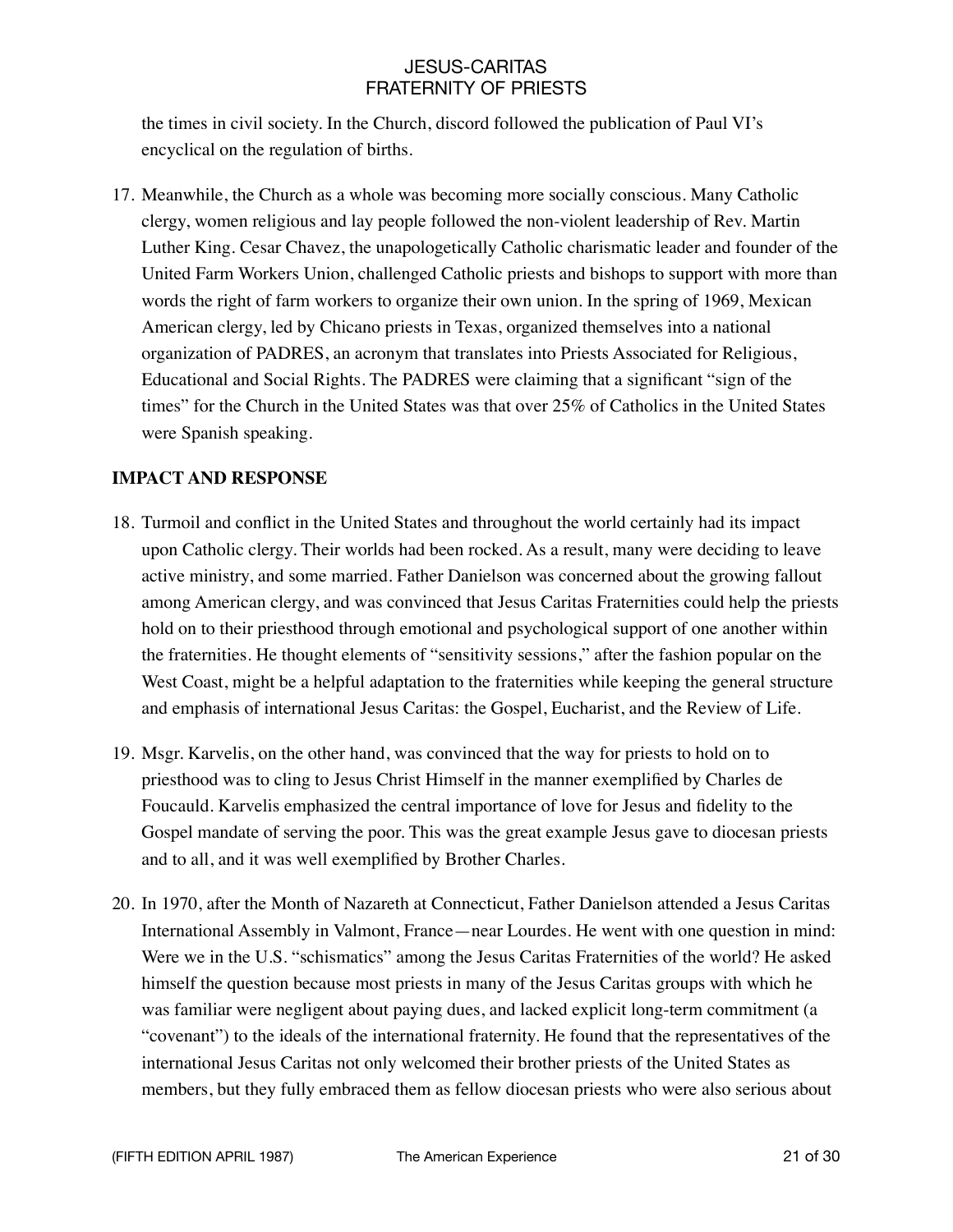living the Gospel. The international brothers saw their American counterparts also committed to spiritual growth, especially in their love for Jesus, regular prayer, and devotion to the Blessed Eucharist. At that meeting in France, Peter Hienermann was elected as International Responsible.

- 21. Father Danielson realized that one of the first things that he needed to do now that the right hand of fellowship had been extended to the American brothers – was to develop a presentation about the Jesus-Caritas Fraternities for the priests of the United States. It had to be, he determined, "realistic, and true to the experience of the existing groups in the United States." About twenty priests of the USA Fraternity produced a twenty- paged mimeograph publication called *The Jesus Caritas Fraternity of Priests, the American Experience*. Eventually, it was printed in booklet form, has been revised extensively twice and is still the main booklet used to communicate the Fraternity to priests in the United States. During the '70s, Danielson promoted two Months of Nazareth at the Franciscan Seminary in Santa Barbara.
- 22. The basics of Jesus Caritas fraternities were catching on throughout the country: daily holy hour before the Blessed Sacrament, meditation on the scriptures with a predilection for the Gospels, simplicity of life, loving solidarity with the impoverished, commitment to one's own fraternity, and monthly (or at least occasional) Day in the Desert in preparation for Review of Life within the monthly meeting of the Fraternity.
- 23. An insight into the review of life was contributed by Father Tony Leuer, a member of the Fraternity in Los Angeles, who had long been familiar with the observe-judge-act method of the Jocist movements. With its emphasis on concrete facts from the members' lives, it is somewhat akin to the methodology used in Liberation Theology and in broad-based Community Organizing that some Jesus Caritas priests like Father Dan Finn of Boston have used as a pastoral tool. Such an approach is firmly based on the virtue of Prudence as expounded by St. Thomas in *Quaestio* 42 of his *Summa Theologica*. Prudence is directed to action for a good result, and is based on reflection. The virtue, rightly understood, echoes the well-known formula OBSERVE-JUDGE-ACT. Evaluation follows, and deepest learning takes place within the evaluation phase, the review of life. Canon Joseph Cadijn had used that method to develop the Young Christian Workers in Europe. All of this is part of the virtue of Prudence, and the theological basis for the Review of Life.

### **BRANCHES SPREAD**

24. Within a relatively brief time, Jesus Caritas Fraternities spread through the eastern corridor, to the Midwest, and into the south. Msgr. Bryan Karvalis passed the baton, a branch of the new Jesus Caritas tree, to Father Fred Voorhees of the Diocese of Buffalo. Father Fred transplanted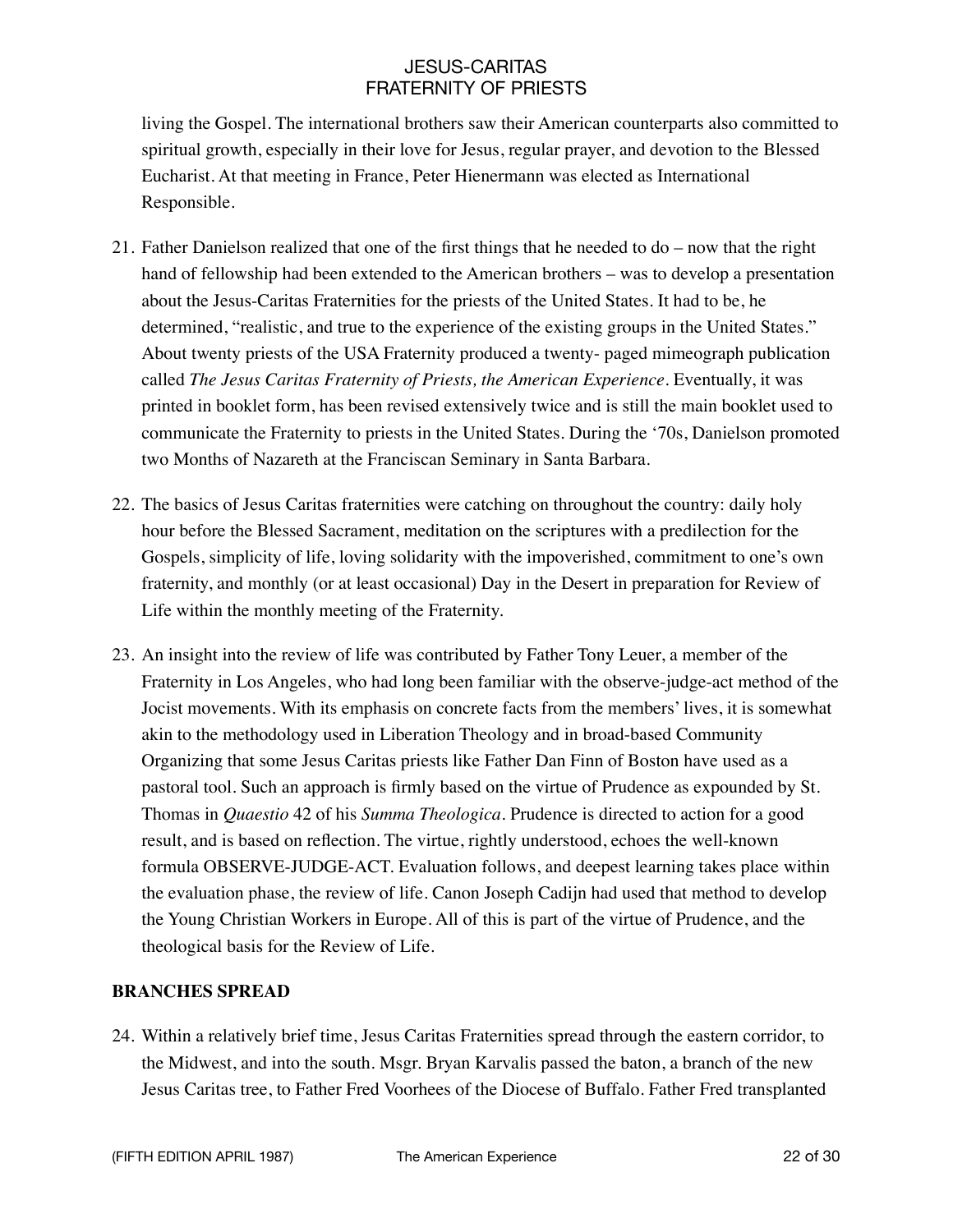onto the good ground of New York and then Detroit where it bore savory fruit for the East Coast and Midwest. The powerful charism of Blessed Charles of Jesus independently touched Father Winus Roeten of New Orleans who planted the seed of Jesus Caritas in his diocese. Father Roeten, in turn, influenced Father Doug Brougher, also of New Orleans, and they facilitated the development of other Fraternities throughout Louisiana.

- 25. Only a few years after his ordination toward the end of the sixties, Father Howard Calkins of New York, experienced the turmoil of the times through very unpleasant changes in assignment. That experience – a "happy fault" – provided the catalyst for beginning a new fraternity. By 1970, Father Calkins, together with three or four others, made an "*engagement*" (pronounced the French way) or commitment to live the charism of Brother Charles through a Jesus Caritas Fraternity. He followed this up with a "consecration" at TABOR, New York in 1971. This commitment-*engagement-*was somewhat analogous to a religious profession, but that is not the custom today in Jesus Caritas Fraternities.
- 26. California was an important focal point for the propagation of Jesus Caritas on the West coast and in the entire nation. The seminary at Menlo Park, for the Diocese of San Francisco as well other dioceses, was a true "seminary" for seedlings of new fraternities. Father Jim Flynn of the San Francisco Archdiocese tended the garden of new vines there, and influenced Bay area priests to become members of Jesus Caritas

Fraternities. They included Fathers Harmon Skilin, John Armisted of Stockton, and Tony McGuire of San Francisco. Father Flynn used to send many young priests, such as Jack McCarthy, for higher studies at Catholic University in Washington, D.C. He strongly influenced them, and they in turn became multipliers of Jesus Caritas Fraternities.

- 27. In Southern California during the mid sixties, through the inspiration of Msgr. John Coffield and others, Father Frank Colborn began a support group of "Young Christian Priests" based on the Jocist Movement. The YCP quickly morphed into a Jesus Caritas Fraternity, one of the earliest and longest lasting in the Los Angeles Archdiocese. Among other early pioneers of Jesus Caritas in Southern California were Father Peter Nugent and future Bishop Joseph Sartoris. Msgr. Wilbur Davis, originally of the Archdiocese of Los Angeles, who had been a member of Jesus Caritas, is credited with building the House of Prayer for Priests in the Diocese of Orange, a favorite meeting place of Fraternities.
- 28. Father Dan Danielson was the original inspiration to Father Larry Clark of St. Cecilia's parish in Los Angeles, and he became one of the earliest members of the Jesus Caritas Fraternity in Southern California. In the years 1968-69, Father Clark hosted various groups of priests, and later lessened his connection with Danielson. Tony Leuer and Peter Beaman picked up the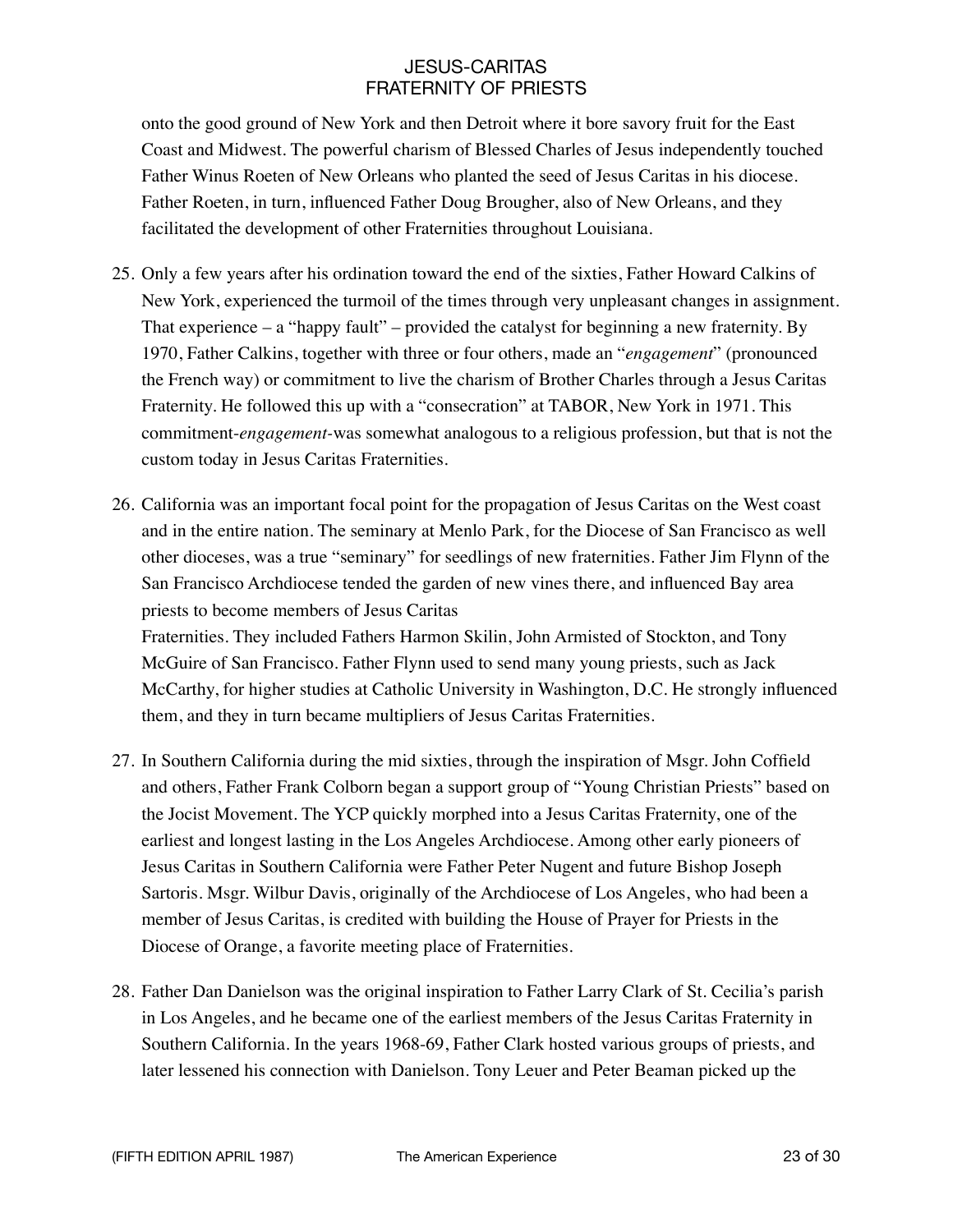Danielson connection, and spread it to others by promoting other Fraternities within the Archdiocese.

- 29. In 1972, Father Juan Romero--having been in Frank Colborn's Fraternity for about six years- was released from the Los Angeles Archdiocese to work with PADRES, the national organization of priests working with the Spanish speaking. Making inroads into the greater Southwest, Romero began a Jesus Caritas group in San Antonio where the headquarters of PADRES was located. Father David Garcia, a former national board member of the Fraternity, credits Romero with being godfather of Jesus Caritas in the San Antonio Archdiocese. From there, Fraternities spread to others parts of Texas.
- 30. The Fraternities specifically targeted diocesan priests since religious order priests already had "fraternity" built within their structure as religious. Nevertheless, several religious order priests joined Jesus Caritas fraternities in partnership with their diocesan brothers. The sense of priestly fraternity grew during the decade of the '70s as Jesus Caritas Fraternities continued to spread on both coasts as well as throughout the United States. In principle, the spiritual focus of Jesus Caritas remained the priority, but sometimes emotional and psychological support of a priest trumped the specifically spiritual dimension of his fraternity. During the 1970's, Father Dan Danielson had a national bully pulpit as an officer in the National Federation of Priests Councils, and as a popular retreat master for priests. He used it effectively to make presentations about the Jesus Caritas Fraternity as a source of supportive community life in diocesan priesthood.
- 31. "There is no question in my mind," Father Dan Danielson testifies, "that the Jesus-Caritas Fraternity has been the single more important structural part of my priesthood in terms of what it means to be a priest."
- 32. Most of the critical decisions in my priestly ministry of forty-two years, would not have been well made without the support and discernment provided by my Fraternity. I find myself continually challenged by the life and charism of Brother Charles, a challenge that is filled with encouragement most of the time, with only occasional feelings of "I'll never get it."
- 33. The focus of this presentation has been Jesus Caritas Fraternities for Catholic clergy in the United States from 1963 to 1973. With the selection of Father Thomas McCormick as successor of Father Dan Danielson as new National Responsible in 1974, the first decade of Jesus Caritas Fraternities in the United States ended. McCormick, originally of the Midwest and later of Denver, served in that position until 1979. As a young priest studying at Catholic University in Washington, D.C. during the mid-sixties, Father McCormick encountered the Little Sisters of Jesus. He noticed that one of their menial jobs was to clean toilets at the University. Father Tom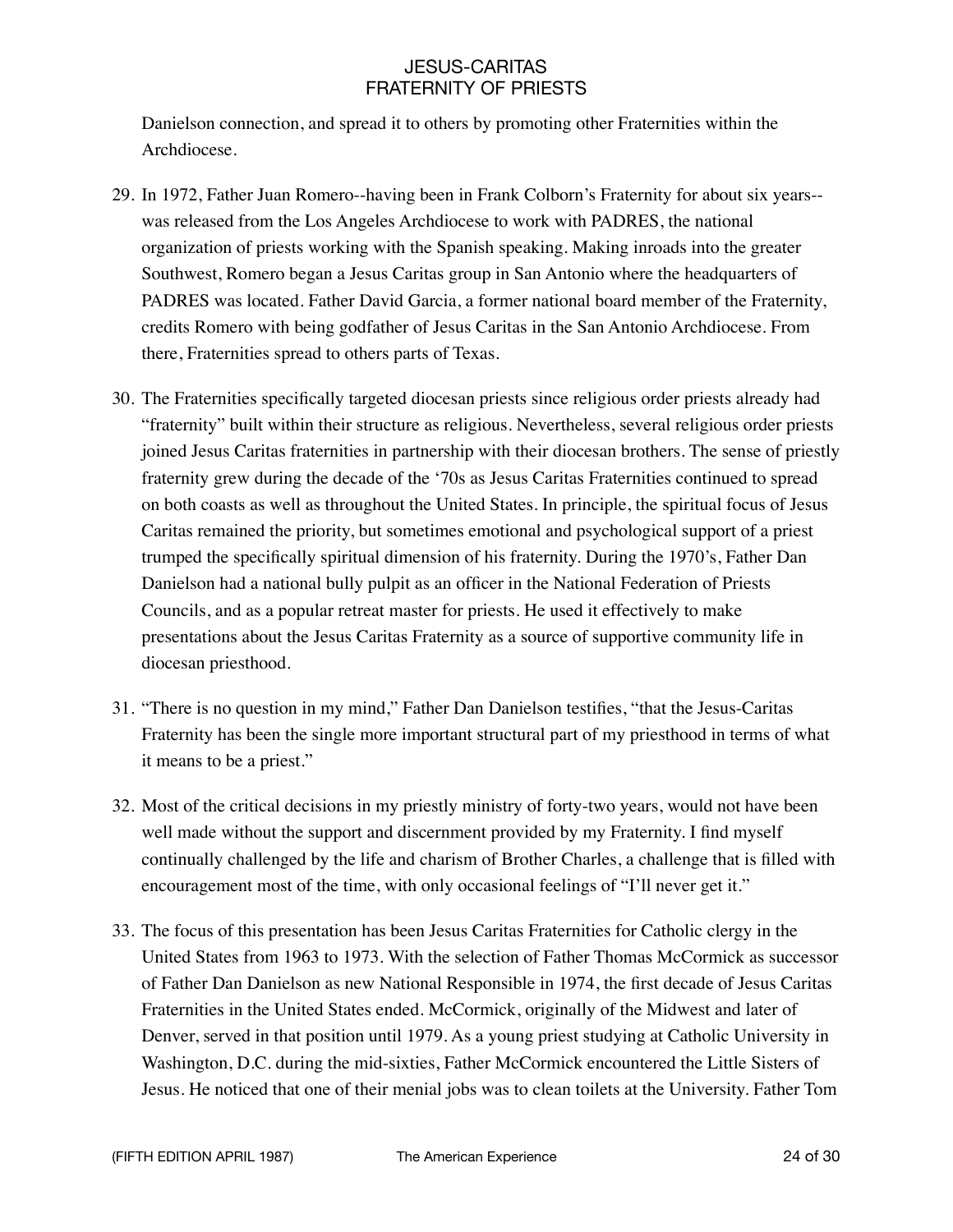was curious about this humble and self-effacing group that was so faithful to their spirituality inspired by Brother Charles de Foucauld. They lived it out, communicated it, and developed themselves in it. These Little Sisters of Jesus were becoming catholic in their vision and mission. They were dedicating themselves totally to humbly living the Gospel as practiced by Charles de Foucauld. From very early on, the Little Sisters of Jesus served as a kind of powerful underground, promoting the spirit of Charles in a very simple, yet immeasurable manner.

34. Several National Responsibles representing every corner of the nation have well served the Fraternity of Jesus Caritas over the years. A number of members of Jesus Caritas have become bishops in the American hierarchy, and more than a few fraternities of bishops exist in the nation.

### **NEW PHASE**

- 35. In the Jubilee Year 2000, The "Rocky Mountain Roundup" inaugurated the Third Christian Millennium for Jesus Caritas priest fraternities in the United States. At the International Assembly held in Cairo in 2001, an American priest gave a report on the state of the Jesus Caritas Priest Fraternities in the United Sates. The American character of individualism tends to be eclectic, and it resists what some priests may perceive as an imposition of outside rules. "Some fraternities are vibrant, some just social, and some suffer from *rigor mortis*," Father Greg candidly reported. The Review of Life is "a central practice in the life of the fraternity... a means of accountability...a kind of litmus test for living the fraternity and priesthood in our lives," he continued. Hospitality, love of Scripture, devotion to the Blessed Sacrament, simplicity of life and a love for the poor are some of the charisms that marked the life of Brother Charles, and that are attractive to many American diocesan priests. However, other practices that Charles inspired or advocated, such as a monthly Day in the Desert and giving an account of the use of one's economic resources (a form of evangelical poverty) are observed "with more difficulty" or in the breech.
- 36. He reported that there were about four hundred Fraternities in the United States, totaling over fourteen hundred members. The structure consisted of a National Responsible that is considered "Regional" within the organization of the International Jesus Caritas. The Responsible has six district Council Members to be co- responsibles with him, each representing various regions of the expansive country. Father Greg further reported that some bishops encouraged their priests to join Jesus Caritas Fraternities, and that Fraternities were being introduced into seminaries. Although there was constant growth of Jesus Caritas priest Fraternities during the nineties, their number did not double in that decade prior to the closing of the millennium.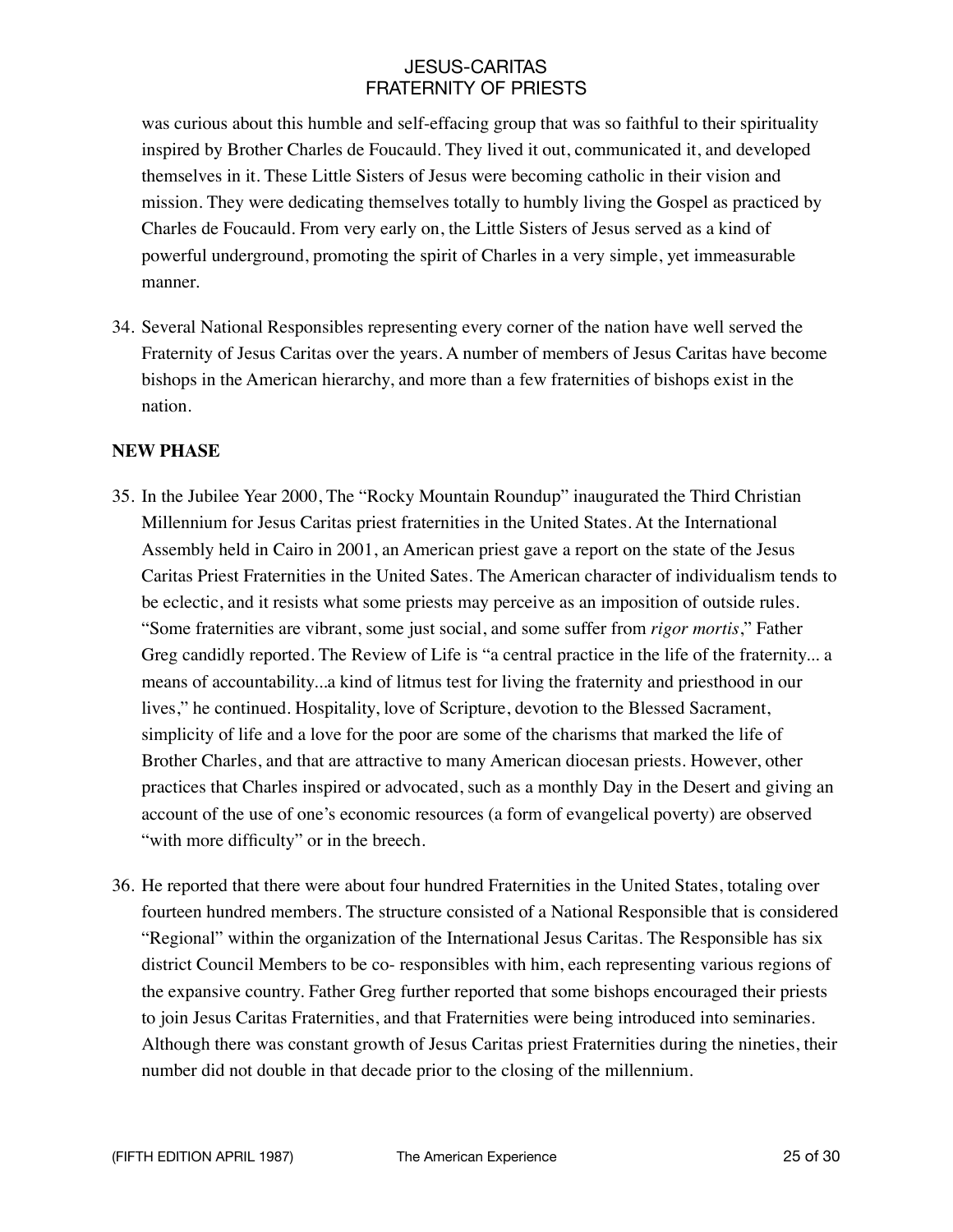- 37. The life and death of Charles de Foucauld has had great impact throughout the world during the twentieth century and into the twenty-first. His impact upon clergy throughout the world has been immense, and his influence has reached the lay faithful as well. The International Assembly of the Secular Fraternity of Charles de Foucauld from twenty-four countries was held at Araruama, Bazil in 2000, and took as its theme "To Live Nazareth." Participants were called to live simply and encouraged to "pursue solidarity with all those excluded, individually and collectively, in order to counter all the negative effects of globalization. Speakers encouraged listeners to adopt definite positions on issues in order to join with those groups—such as Amnesty International and other Justice and Peace networks--that advocate for human dignity.
- 38. At a time that many Westerners see every Arab as a militant Islamic fundamentalist, the life of Brother Charles of Jesus is a counter-cultural witness to a secular society polarized by multicultural and inter-religious conflicts. His words—echoing Jesus—exhort us to "Be patient...loving as God...reject harshness, condescension, the militant spirit that sees those who differ as enemies...[and to] see in every human being a beloved brother/sister, friend."
- 39. Little Brother, Blessed Charles of Jesus, pray for us!

## A PERSONAL HISTORY OF THE DEVELOPMENT OF THE JESUS-CARITAS FRATERNITIES OF PRIESTS IN THE UNITED STATES

### By Fr. Dan Danielson, the first national responsible.

When I was in the seminary in the early 60's, looking forward to ordination to the priesthood, it seemed to me that the one thing that the seminary provided that the priesthood at the time did not seem to provide was some sense of fraternity among priests. I was concerned about this.

About that time, I came across a small advertisement in a publication out of the University of Notre Dame called **Apostolic Perspectives** published by Fr. Leo Putz. It spoke of a Fraternity Movement for Diocesan priests. It made no mention of Charles de Foucauld, but it did give an address where one could write for further information. I promptly did so and received a several-paged mimeographed publication put out by a Fr. Bryan Karvelis from Brooklyn and a priest from Rochester, New York. It told all about the Jesus-Caritas Union of Priests, at the time a group moving toward becoming a Secular Institute. I waited to receive a bill, but none ever came. So I order 50 more copies and began to distribute them to the other seminarians at St. Patrick's seminary in Menlo Park, California on the sole condition that they would read it.

This was going along fine, until the Rector of the seminary called me into his office, accused me of proselytizing and told me to stop. I sent the remaining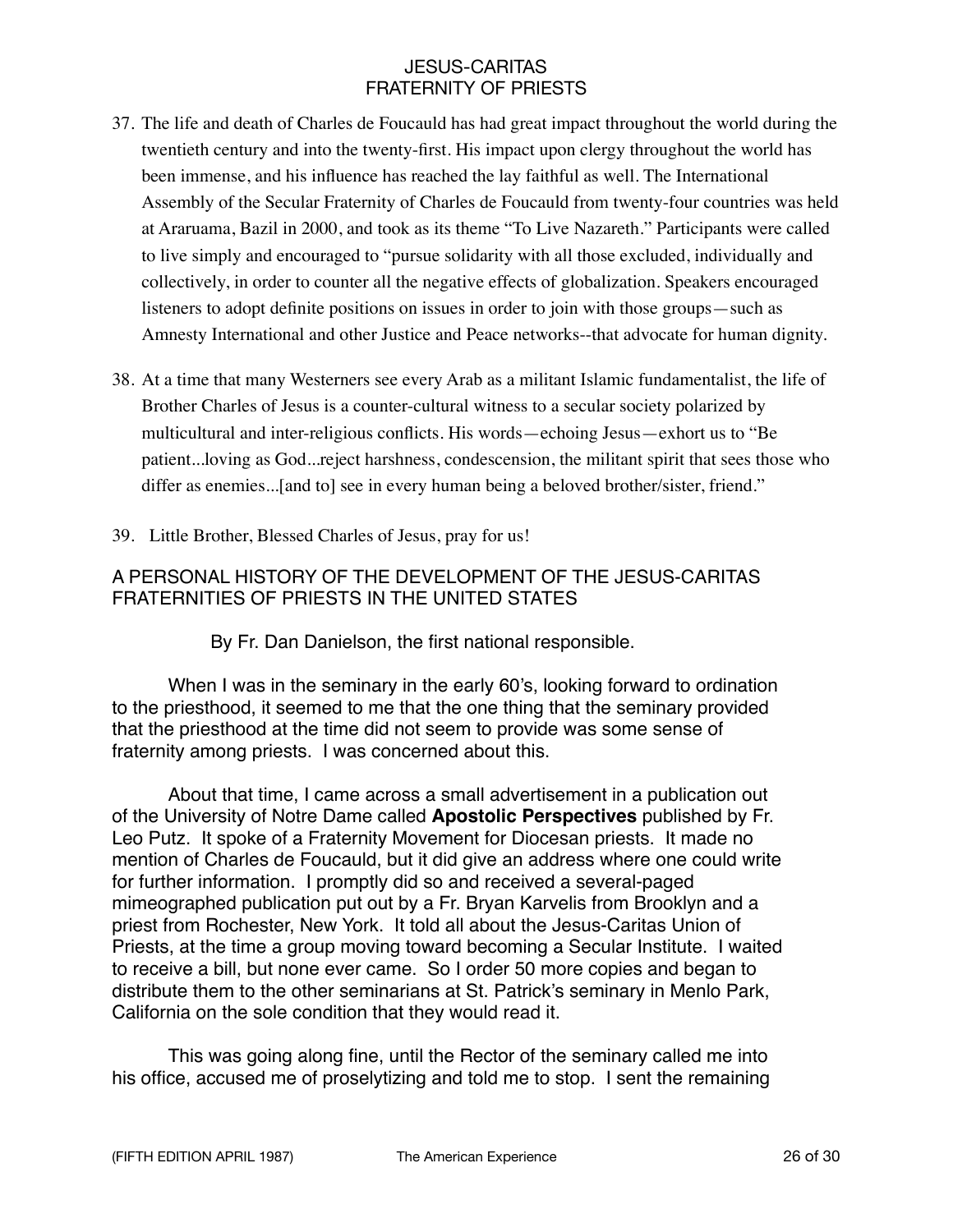copies that I had home with my parents and would retrieve a copy from time to time when someone requested one.

At this same time, one of our professors, Fr. Frank Norris, S.S., had some contact with priests in Montreal and he brought back information about Jesus-Caritas. A group ordained a couple of years ahead of me, (I was ordained in 1963, between the first and second session of the Second Vatican Council) actually began a group when they were ordained.

When I was ordained for the Diocese of Oakland, several of us made an effort to form a group which embraced three ordination classes. We were stumbling along OK. We decided to have a post-Christmas Retreat, as Christmas was so important to Brother Charles. We gathered the day after Christmas and invited anyone currently in a Fraternity as well as anyone interested in the Fraternity to join us. That first Christmas of 1964, we were faced with how to get a new group going. We made a decision, which subsequently we realized was the wrong decision, to ask one of the members of an existing group to leave his group and help form a new group. I was that selected member and began a new group with priests from three different dioceses. That core group is the one I am still a member of after 41 years.

For some of these post-Christmas retreats we would invite the Responsible from Canada to join us, at the time Fr. Gilbert Leclerc. These retreats lasted until the year 1968 but became so large and unwieldy (the last one had 80 participants) that we could not find priests willing to organize and run them after that time. But most of the Fraternities in the San Francisco Bay Area and Los Angeles came out of the experience of those post-Christmas Retreats.

We had heard something of the Month of Nazareth, but knew very little about it. However, when I was selected to begin Graduate studies in Theology, I decided to take part in the Month that was being held, I think for the first time in the United States proper, at Cromwell, Conn. at Holy Apostles Seminary. It was a wonderful experience. It was there that I learned for the first time that the Fraternities exists in three other places in the USA, Detroit (Fr. Ed Farrell), Brooklyn (Frs. Bryan Karvelis and Bill Frederickson), New Orleans (Fr. Winus Roeten).

By the end of the Month, we felt that the Fraternities had developed to the point where we needed our own National Responsible, independent of Frenchspeaking Canada. I was asked to assume that position. My main qualification was that I was from the West Coast and was to be studying on the East Coast and in my travels back and forth, I could be in contact with the Fraternities. There was no term of office or job description, just a title.

It seemed to me that the first thing that needed to be done was to have a new presentation written that presented the Jesus-Caritas Fraternities to the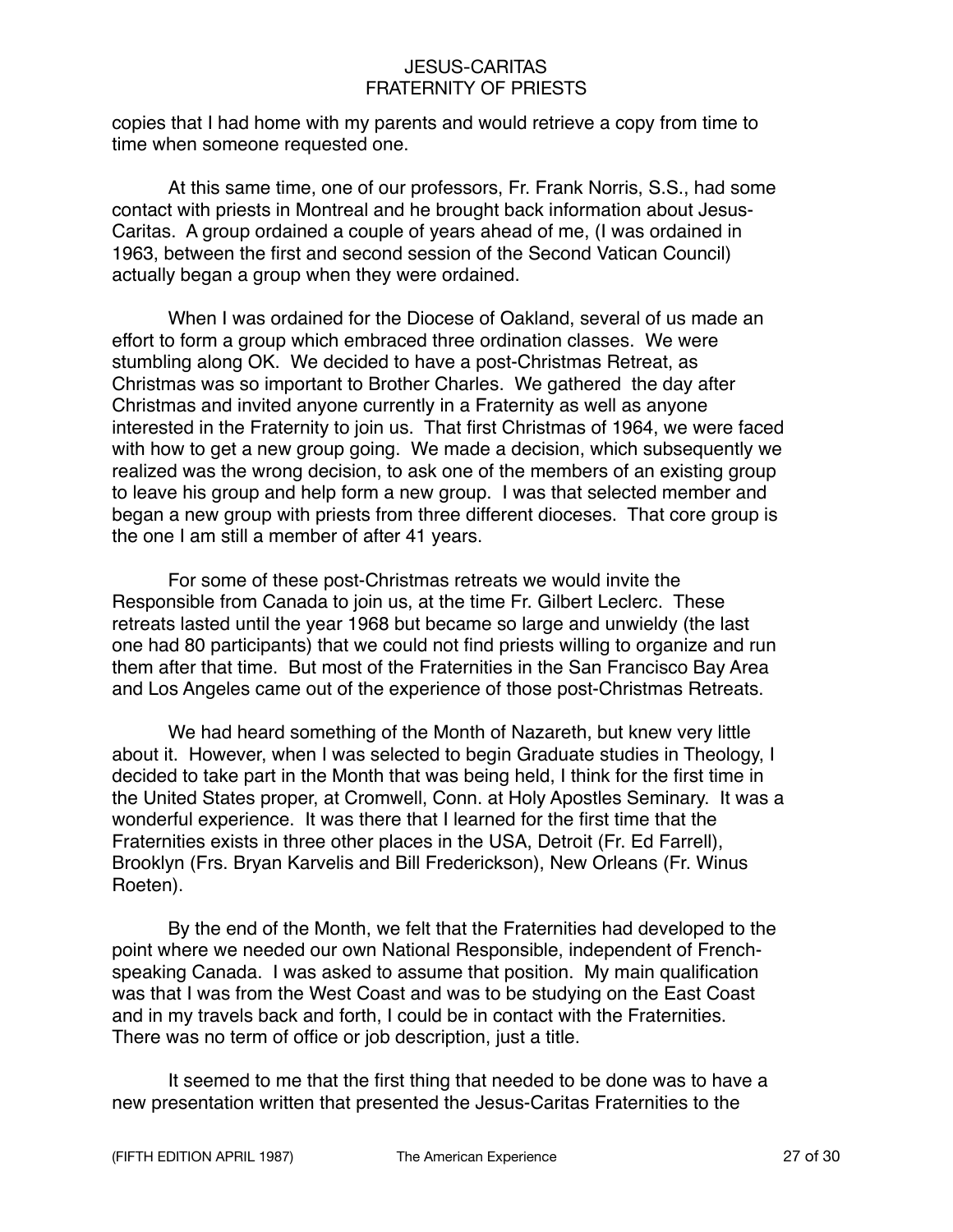priests of the United States in a way that was realistic and true to the experience of the existing groups in the United States. I set about doing that. After creating a rough draft, I sent a copy to twenty priests of the Fraternity to receive their criticism and suggestions. In the light of those suggestions and corrections, the booklet, **The Jesus Caritas Fraternity of Priests, the American Experience** was born. At first it was simply 20 mimeographed pages that I sent out to anyone who requested information. Eventually, it was printed in booklet form, has been revised extensively twice and is still the main booklet used to communicate the Fraternity to priests in the United States.

I did make an effort to contact priests around the country, to make the Fraternity experience known and available to those who were seeking some kind of supportive community life in diocesan priesthood. I began to be asked to give priests' and seminarians' retreats, starting in 1970 and always made the Fraternities one of the conferences of the retreat. I would meet groups at airports, flying to and from the West Coast a couple of times a year. In general, communication was what my years as National Responsible were about. I also saw that we held a couple of Months of Nazareth at Santa Barbara, California.

Eventually, it seemed to me that it was time for someone else to take over the National Responsible role. I convened a meeting of representatives of the fraternities from around the country in Menlo Park, at the site of the Vatican II Institute in 1974 and there we elected our next National Responsible, Fr. Tom McCormick from Denver.

In reflecting on my experience outlined above, it is clear to me that the early success of the fraternity's growth was because so many priests were looking for some sense of fraternity with other priests and they found that a group having a spiritual focus and a practical way to go about it fit what they were looking for. Priests were looking for priestly support groups. Most of them did not know anything about Charles de Foucauld and certainly were not attracted to the Fraternity because of being inspired by his life or caught up by his charism. To most priests, Brother Charles was the providential accident from whose inspiration came this opportunity to be with other priests in a supportive and honest way.

Many also were not interested in and some actively resisted anything resembling a "national organization" of Jesus-Caritas Fraternities. They would not sign a covenant (as was requested in the early days) and they would not pay dues. They just wanted their own Fraternity.

This issue has remained a challenge for the Jesus-Caritas Fraternities in the United States. In 1970, I took part in the International Assembly at Valmont, France (near Lourdes). I told the delegates from the Fraternities from around the world that I had come to find out whether or not we were schismatics. But if we were, we were unrepentant schismatics. While many of the delegates,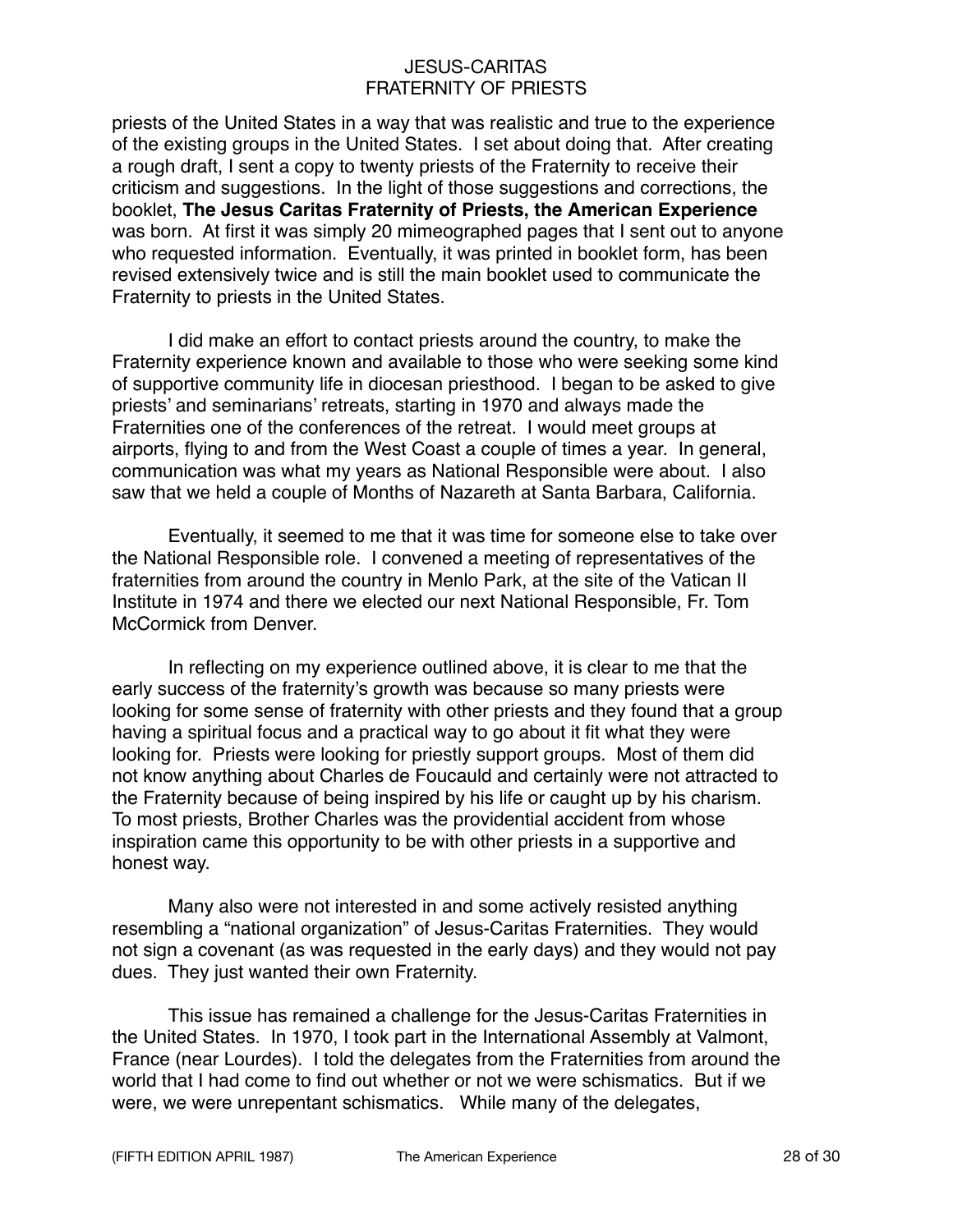particularly those from a French background, were very taken up with Brother Charles, they did not kick us out because we weren't. At that assembly, we elected Professor Peter Hunnerman as the international responsible.

The other factor that helped the Fraternities in their early development is that we were the only game in town. There were not other models of priestly fraternity around. Today, of course, that is very much changed. We are one of several models and priests are drawn to one or another of them depending on their diocesan exposure or personal taste. There are Emmaus groups, and a variety of groups that the Vince Dwyer Ministry to Priests program helped to develop. There are groups that are primarily social, groups that study together, groups that are almost therapy groups. The Jesus-Caritas model is still very alive and well and these groups often tend to last longer than many other models of groups, but it is now only one model among many.

Today, it seems to me there are several issues that need to be looked at further and that seem to be in development.

Increasingly, seminaries are seeing some sort of small groupings within seminary formation as very important. It is important that Jesus-Caritas be offered as one of the models for achieving that, a model that can be carried beyond initial formation into active priesthood.

A good many of the fraternities in the United States are graying and in many cases not too much has been done to help younger priests look at the Fraternity as a possible help to their priestly and spiritual lives. Until priests of younger years are invited and attracted to the Fraternity experience, it will not become a vital force in priests' lives in the United States.

The charism of Charles de Foucauld has been growing in influence for several decades, though our fraternities did not start there and many have not gone there. But the whole value of the hour of Adoration, the Day in the Desert, Universal Brotherhood, Poverty, standing under the Gospel, has been seen to be most beneficial if the fraternity is to be really supportive at a deep level, beyond the superficial. The quality of the Review of Life is generally quite good and struggles that priests have are readily brought to the group. But how much openness there is to the particular way of God as opposed simply to human wisdom, will depend on the other spiritual aspects of Fraternity life, I believe. To be continually challenged by these dimensions is important for the present and, above all, for the future.

There has been more contact with other members of the spiritual family of Brother Charles and this has helped to deepen the spirit of Brother Charles in the life of Fraternity members. To see his charism lived out more radically is a great source of encouragement to live it more deeply ourselves.

There is no question in my mind that the Jesus-Caritas Fraternity has been the single more important structural part of my priesthood in terms of what it means to be a priest. Most of the critical decisions in my priestly ministry of 42 years,